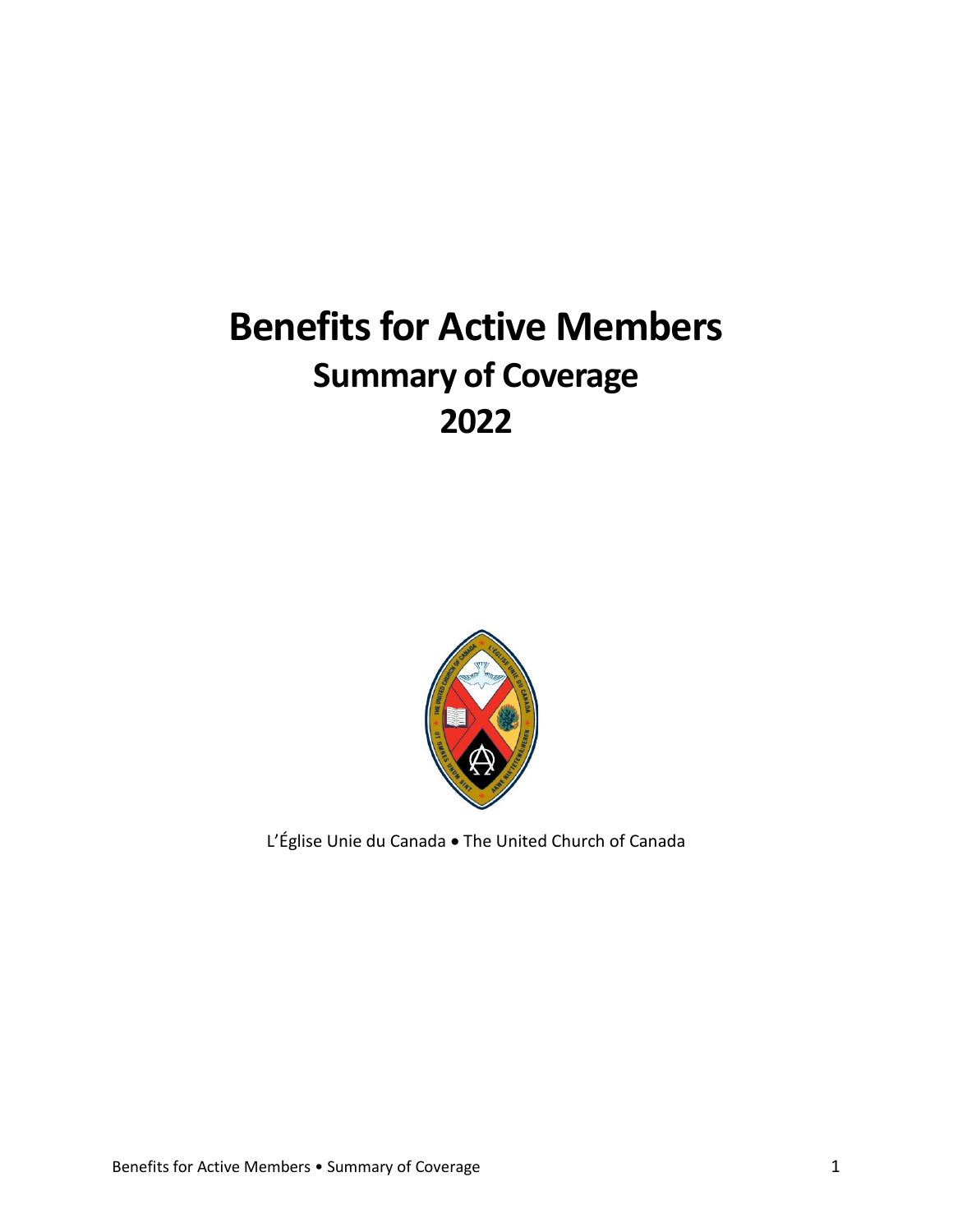# **Contents**

| Emergency Medical Out-of-Province/Out-of-Country Travel Assistance Coverage 20 |  |
|--------------------------------------------------------------------------------|--|
|                                                                                |  |
|                                                                                |  |
|                                                                                |  |
|                                                                                |  |
|                                                                                |  |
|                                                                                |  |
|                                                                                |  |
|                                                                                |  |
|                                                                                |  |
|                                                                                |  |
|                                                                                |  |
|                                                                                |  |
|                                                                                |  |
|                                                                                |  |
|                                                                                |  |
|                                                                                |  |
|                                                                                |  |
|                                                                                |  |
|                                                                                |  |
|                                                                                |  |
|                                                                                |  |
|                                                                                |  |
|                                                                                |  |
|                                                                                |  |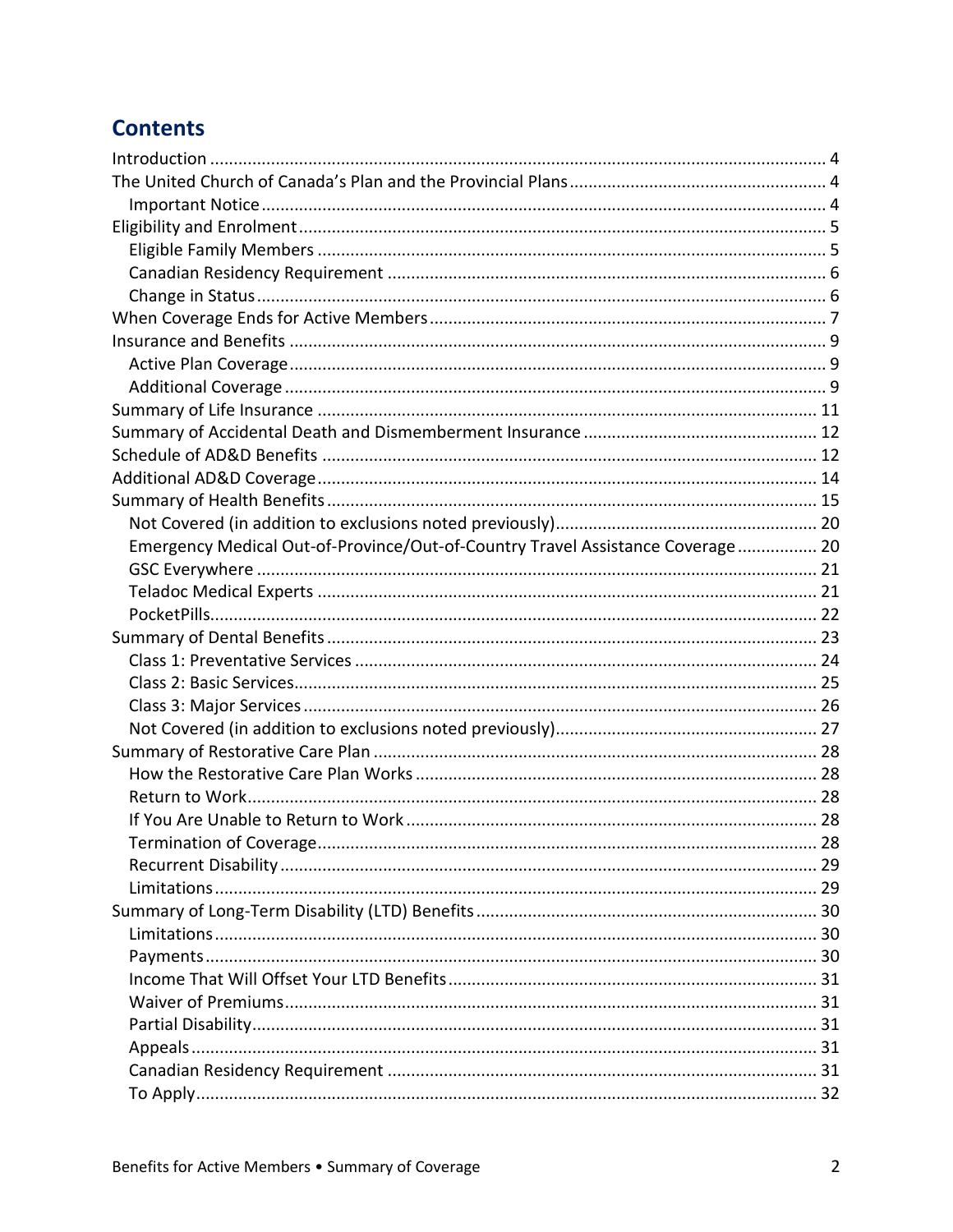| Employer Indemnity, Restorative Care Plan (RCP), or Long-Term Disability (LTD) Claims  34 |  |
|-------------------------------------------------------------------------------------------|--|
|                                                                                           |  |

Copyright © 2022 The United Church of Canada L'Église Unie du Canada



The content of this resource is licensed under the Creative Commons **Attribution Noncommercial No Derivatives (by-nc-nd) Licence.**To view a copy of this licence, visit [http://creativecommons.org/licenses/by-nc-nd/3.0.](http://creativecommons.org/licenses/by-nc-nd/3.0) Any copy must include the United Church copyright notice and the Creative Commons licence.

The United Church of Canada/L'Église Unie du Canada 3250 Bloor St. West, Suite 200 Toronto, ON Canada M8X 2Y4 1-800-268-3781 united-church.ca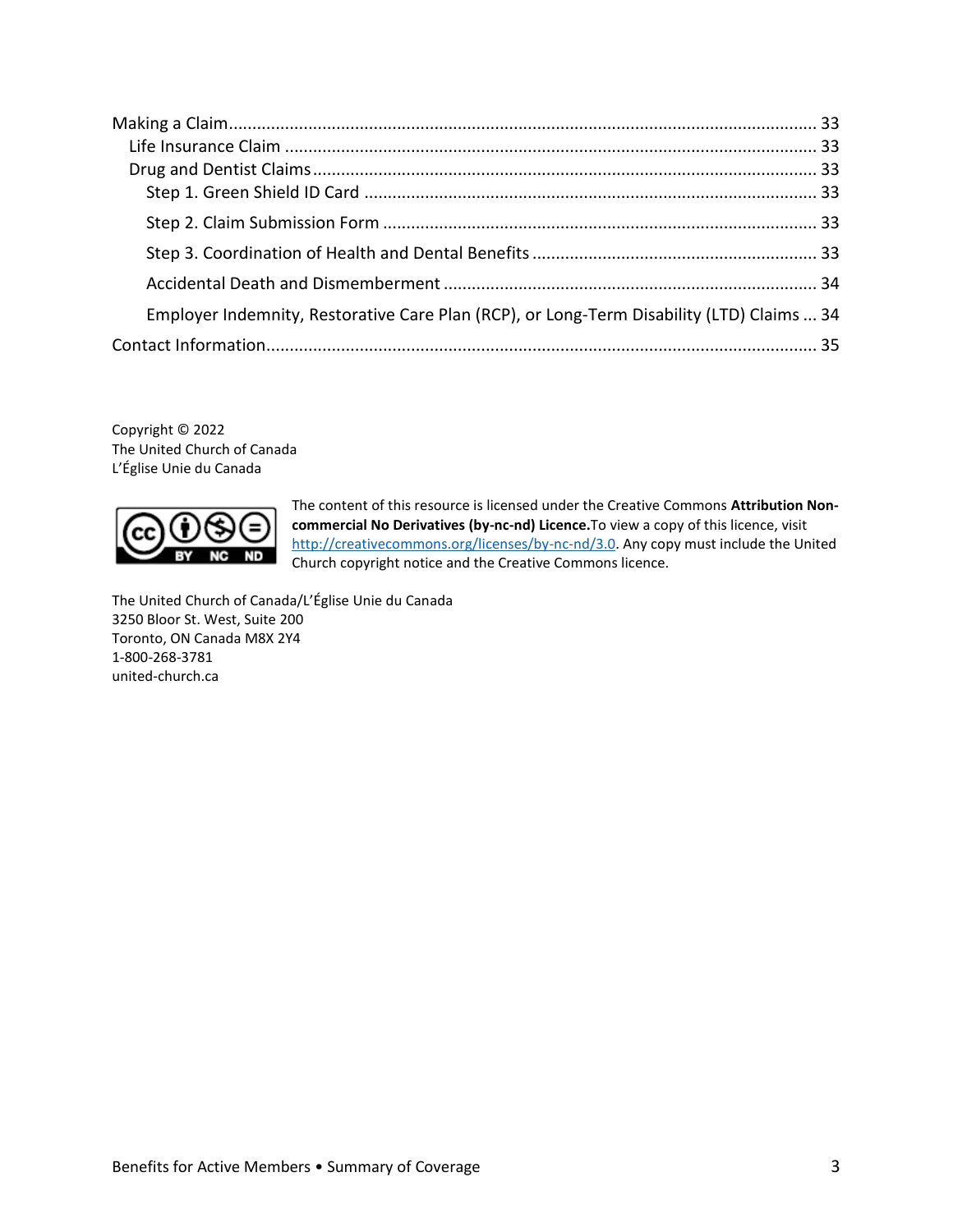## <span id="page-3-0"></span>**Introduction**

We all hope for good health and well-being, but unexpected health issues do happen. The Active Member Benefits plans are meant to help you and your family avoid catastrophic financial hardship if you do become ill or die. This Plan Summary and resources posted at [uccbenefits.ca](http://uccbenefits.ca/) explain your benefits and the many resources available to you as an employee or as an active ministry personnel of the United Church. Staff of Green Shield Canada, which administers our health and dental plans of the United Church Benefits Centre, are available when you have questions about your coverage.

Through the group benefits plan, The United Church of Canada endeavours to make reasonable and adequate provision for all members of the plan and their families during the employment years.

This booklet describes the principal features of the group benefits plan for active members. The complete terms of coverage are detailed in the guiding document on file with the United Church Benefits Centre at the General Council Office of The United Church of Canada.

# <span id="page-3-1"></span>**The United Church of Canada's Plan and the Provincial Plans**

The United Church's group benefits plan is intended to supplement benefits available under provincial plans. The objective is for members, no matter where in Canada they live, to have a similar combined level of coverage.

#### <span id="page-3-2"></span>**Important Notice**

This document summarizes aspects of The United Church of Canada group benefit plan. It does not include all details, terms, conditions, exclusions, and limitations of the plan, and is not intended to replace the official plan documents (including applicable insurance contracts). While efforts have been made to ensure the accuracy of this summary, to the extent of any inconsistency between this Summary of Coverage and the official plan documents, the official plan documents will govern in all cases. The United Church of Canada reserves the right to unilaterally modify, suspend, or terminate the group benefit plan, in whole or in part, at any time without notice or compensation to any person.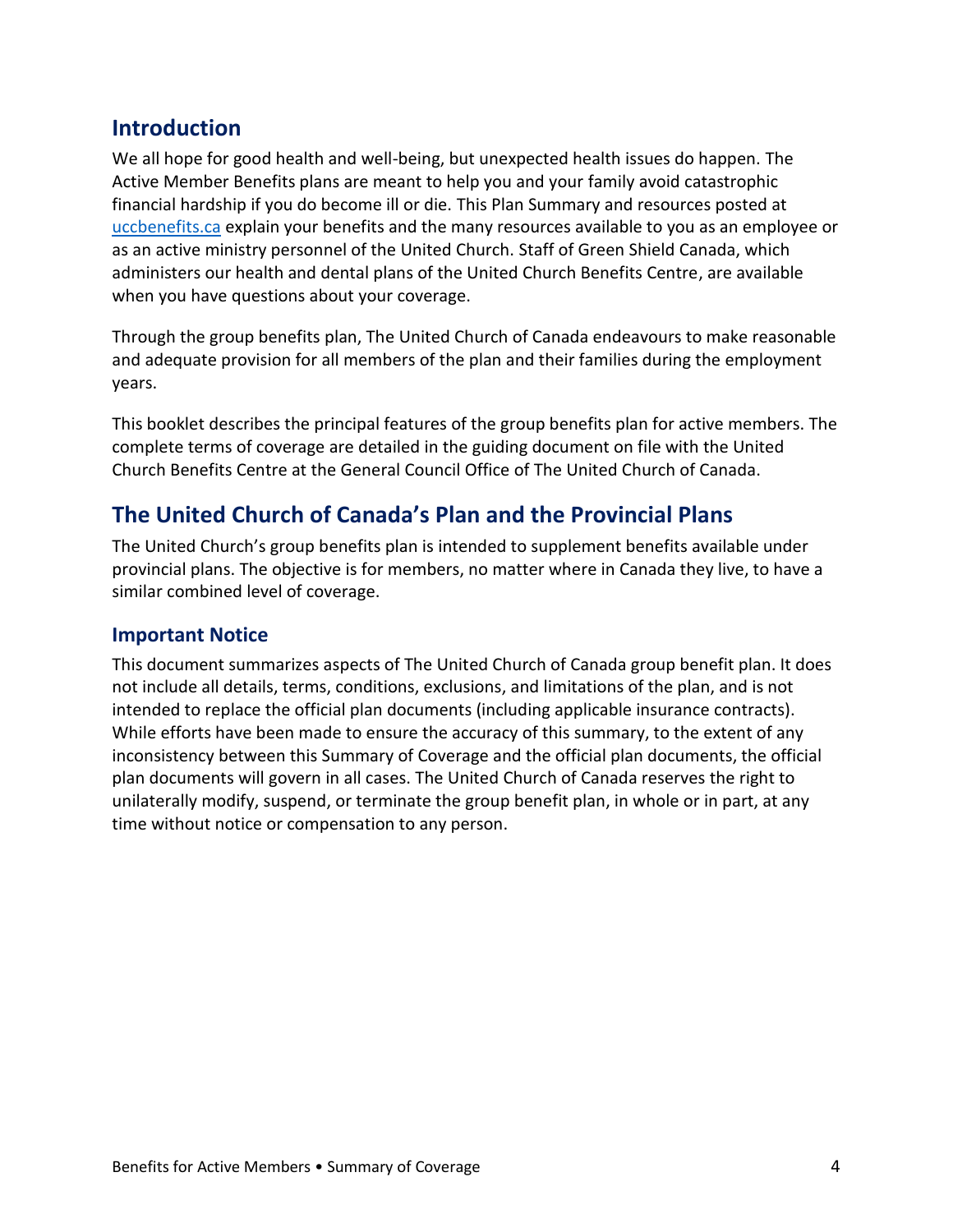# <span id="page-4-0"></span>**Eligibility and Enrolment**

Participation in the group benefits plan is mandatory and a condition of employment for all employees of The United Church of Canada\* working full-time or part-time, 14 or more hours per week (on average).

Ministry personnel are eligible for coverage from the date of hire. For other members, eligibility begins on the first day of the fourth month following the hire date. However, the employer may waive the waiting period to allow eligibility from date of hire

To enrol for group benefits coverage and provide beneficiary and dependant information, simply complete the **Enrol, Life Event and Dependant Form** on the [Document Library](https://uccbenefits.ca/document-library/) and email it to [Benefits@united-church.ca](mailto:Benefits@united-church.ca) or contact the United Church Benefits Centre at 1-855- 647-8222. Be sure to have your employee number ready.

You are automatically enrolled in the Active Plan coverage from your eligibility date. You then have 60 days from the date you become eligible for group insurance to elect optional life and/or accidental death and dismemberment (AD&D) coverage. Any optional coverage selected would be effective the first of the following month. If you do not contact the United Church Benefits Centre within 60 days of your eligibility date, you may still elect optional life and/or AD&D benefits on a prospective basis, subject to satisfying evidence of insurability for any volume, even if less than the Non Evidence Maximum.

Optional coverage over the Non Evidence Maximum (life \$100,000/spousal life \$100,000) must also be approved by Canada Life and would be effective upon approval.

\*Participation in the group benefits plan by affiliated participating employers is optional. Those employers may cover employee classes of their choice who meet the same eligibility requirement (work an average of 14 or more hours per week), with the same eligibility waiting period.

### <span id="page-4-1"></span>**Eligible Family Members**

The following family members are eligible to be insured under these plans:

- **Your legal spouse/partner** by virtue of religious or civil ceremony, or common law provision. A spouse ceases to be an eligible family member after one year of separation, or earlier in the case of a judicial decree or divorce.
- **Your unmarried children** under 18 years of age, or under age 25 if still in school full-time (age 26 in Quebec for drugs coverage only). Student certification is required and will be requested by the United Church Benefits Centre on an annual basis three months prior to your child's birthday.
- If certification is not completed, *your child's coverage will be terminated on their birthday*.
- Your unmarried children if they are unemployable by reason of mental or physical handicap (that commenced while covered as an eligible child). Proof of incapacity is required. Please contact the United Church Benefits Centre for an application form.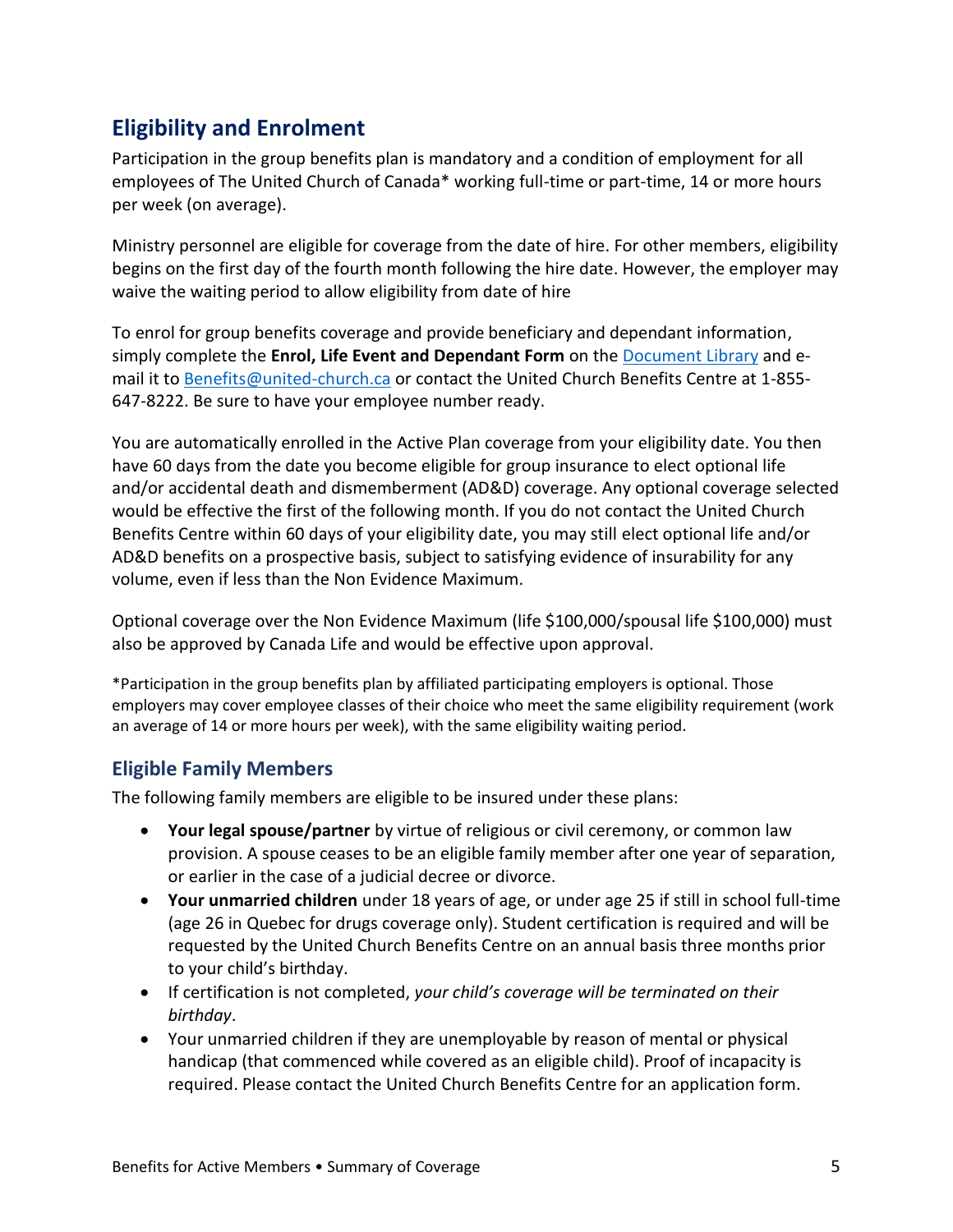### <span id="page-5-0"></span>**Canadian Residency Requirement**

To be eligible for benefits, you must be a resident of Canada insured under a provincial plan. If you are outside Canada for more than 90 consecutive days, or more than 180 days in any 365 day period, you are not covered by this plan.

If you are located in Bermuda, please contact the Regional Council 15 office for benefits information applicable to you.

#### <span id="page-5-1"></span>**Change in Status**

Once you are enrolled in the plan, you cannot adjust your coverage (from single to family and from family to single) unless you experience a life event. The following are considered life events:

- Gaining a spouse/partner (marriage or common law)
- Birth or adoption of a child
- Loss of a spouse/partner
- Loss of a child/child no longer qualifies for benefits coverage
- Divorce or separation for one year/disqualification of common-law spouse
- Gain or loss of coverage under another employer-sponsored plan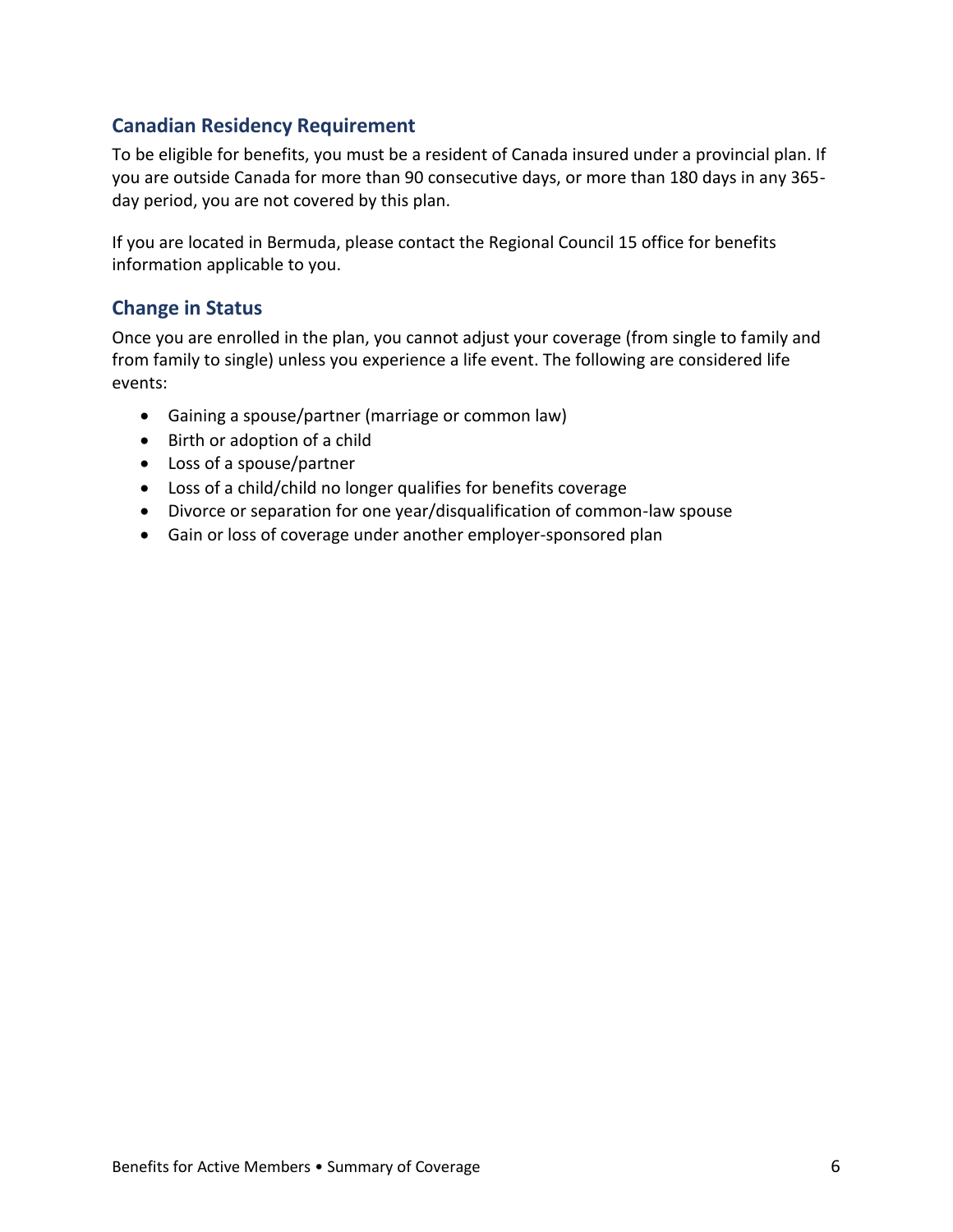# <span id="page-6-0"></span>**When Coverage Ends for Active Members**

In all cases, failure to pay the insurance premium or commencement of active duty in the armed forces of any organization or state will cause your coverage to terminate.

Ministry personnel who end employment with a community of faith or other participating employer are assumed to be "in search of a call" and may continue benefits coverage, excluding the restorative care plan and employer indemnity, at their own expense (including the employer charges) during this time. Upon receiving notification that you are in search of a call, the United Church Benefits Centre will terminate your coverage and mail you a package detailing available options. If you would like to continue the coverage, you must contact the United Church Benefits Centre within 60 days of receiving the notification to be eligible to reactivate your benefits.

Coverage under the group benefits plan will end when your plan membership ends as follows:

#### **Plan membership ending prior to age 55:**

• All coverage stops at the end of the month in which employment ends except the longterm disability coverage, which stops with your last full day of active work. (Life insurance may be converted.\*)

#### **Plan membership ending after age 55 and you choose an immediate or deferred pension from the United Church pension plan:**

The following benefits continue:

- Core life insurance reduces to \$3,000 (at termination or on first of the month following your 65th birthday). (The difference may be converted.\*)
- You may be eligible to participate in the Group Benefits for Pensioners Plan when your pension commences and your annual pension from the United Church pension plan is greater than 5% of the Government of Canada's Yearly Maximum Pensionable earnings (YMPE).

The following benefits cease:

• Optional life insurance, all accidental death and dismemberment, and life insurance for eligible family members ends (at termination or on first of the month following your 65th birthday). Optional life insurance may be converted.\*

#### **Spousal optional life ends on member's 65th birthday or spouse's 65 birthday, whichever comes first:**

- Long-term disability coverage and premiums end at the earlier of age 64 and 6 months or the last full day of active work.
- Active member health care and dental coverage ends.
- All other coverages cease at termination or on first of the month following your 65th birthday.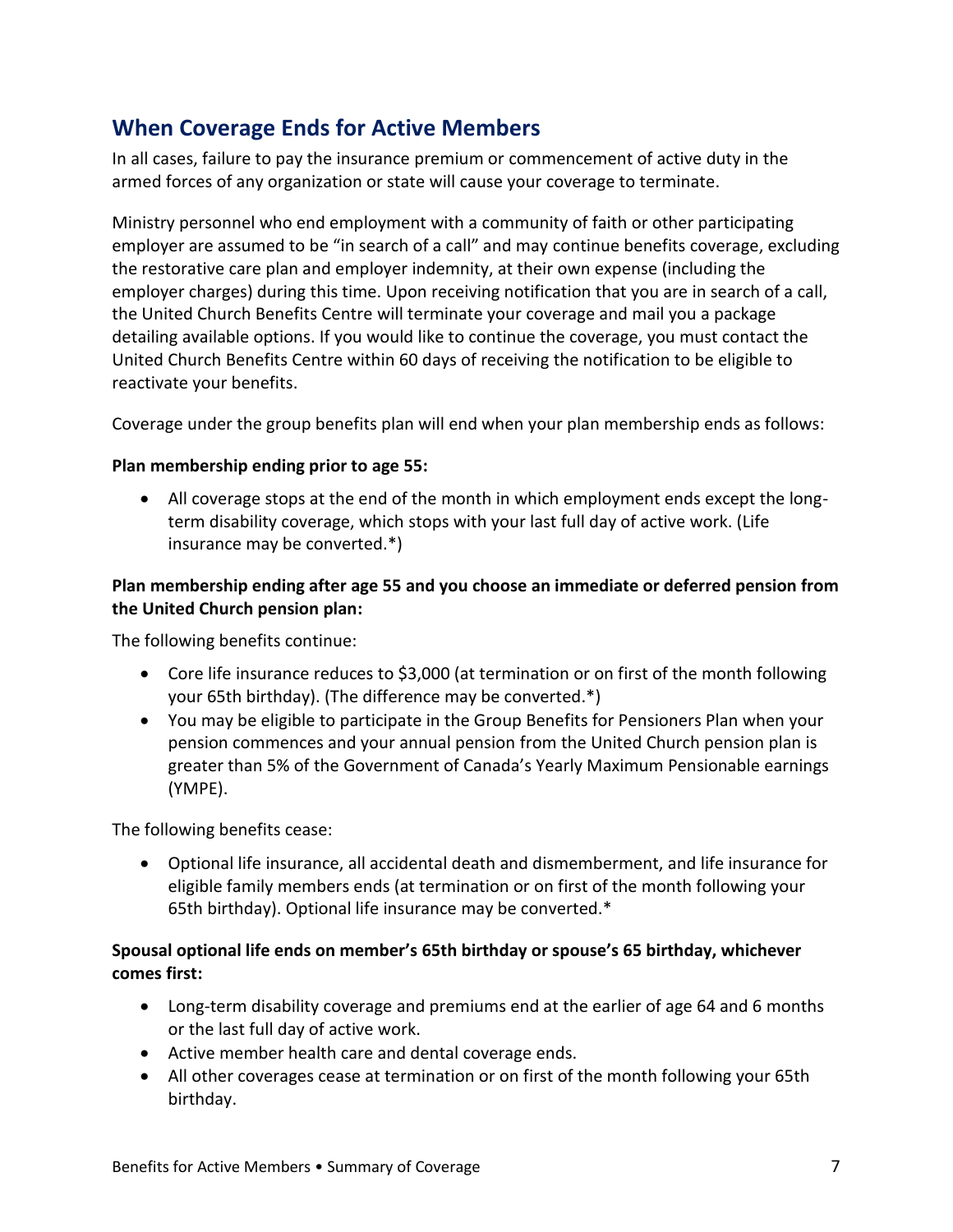\*See p. 11 for "Conversion Privilege."

#### **For members over the age of 64.5 in active employment and not receiving a pension:**

The following benefits cease:

- Long-term disability coverage and premiums stop on the first of the month after you reach age 64 and 6 months.
- Optional life insurance coverage stops on the first of the month following age 65.
- Core and optional accidental death and dismemberment coverage stops on the first of the month following age 65.
- Life insurance for a child stops on the earlier of the first of the month after you reach age 65 or the child ceases to be an eligible family member.
- Your spouse/partner's life insurance stops on the first of the month after you or your spouse/partner reaches age 65, whichever comes first.

The following benefits continue:

- Core life insurance, reduced to \$3,000 on the first of the month following age 65.
- Restorative care plan; the coverage ends at the date of pension commencement.
- Health care and dental coverage continues until pension commencement when you may choose to participate in the Group Benefits for Pensioners Plan, if eligible.

#### **For members working beyond December 1 in the year they turn 71:**

- Core life insurance continues at \$3,000.
- All other active member benefits cease.
- Your pension must commence and you may choose to participate in the Group Benefits for Pensioners Plan, if eligible.

**Note: If you do not pay the premiums required for your group benefits, your coverage will stop at the end of the period for which premiums have been paid.**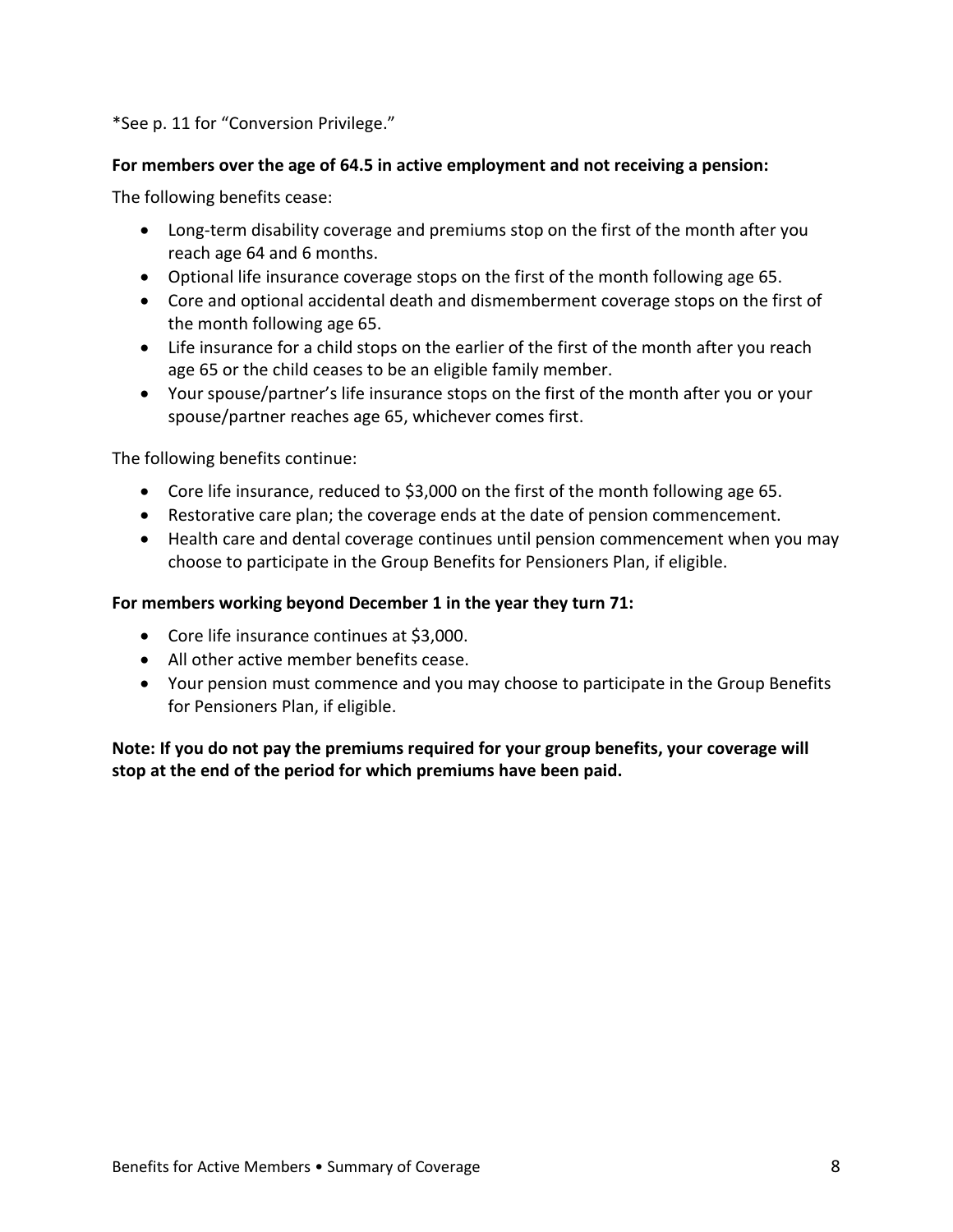# <span id="page-8-0"></span>**Insurance and Benefits**

#### <span id="page-8-1"></span>**Active Plan Coverage**

These benefits are mandatory if you work 14 hours or more per week (on average) with the United Church. Premiums for the Active Plan benefits, RCP, and employer indemnity are paid by the community of faith or other participating employer. Premiums for LTD are paid by you to preserve the benefit's tax-free status. The Active Plan coverage includes the following:

#### 1. **Benefits:**

- Member life insurance: benefit paid to your beneficiary in the event of your death
- Dependant life insurance: benefit paid to you in the event of your dependant's death
- Accidental death and dismemberment insurance (AD&D): benefit paid to you or your beneficiary in the event of an accident that causes your dismemberment or death
- Health and dental insurance: basic health and dental coverage
- Teladoc Medical Experts: Expert medical services for member and eligible dependants. Includes second opinion service and additional resources.
- Emergency travel assistance: coverage available to member and eligible dependants for medical emergency for the first six weeks of absence from Canada while travelling.
- Employee family assistance program (EFAP), provided by LifeWorks: offering immediate, confidential short-term counselling, available 24 hours a day, 7 days a week.
- 2. **Restorative care plan (RCP):** benefit paid to communities of faith and the General Council Office to assist them in providing you with salary continuance for upwards of six months in the event of your illness (certification and adjudication approval required).
- 3. **Employer indemnity:** benefit paid to communities of faith to support the family of ministry personnel who die while actively working for the United Church (while a member of the Active Plan). It is coordinated with the Restorative Care Plan, whereby the total payment from both plans cannot exceed six months' worth of pensionable earnings.
- 4. **Long-term disability insurance (LTD):** benefit paid to you in the event of your long-term illness (certification and insurer approval required).

### <span id="page-8-2"></span>**Additional Coverage**

If you wish to improve your benefits plan, you can choose and pay for additional coverage. Optional benefits include:

- optional life insurance; premiums for optional life coverage will depend on the amount of additional life insurance, your age, and whether or not you are a smoker
- optional spousal life insurance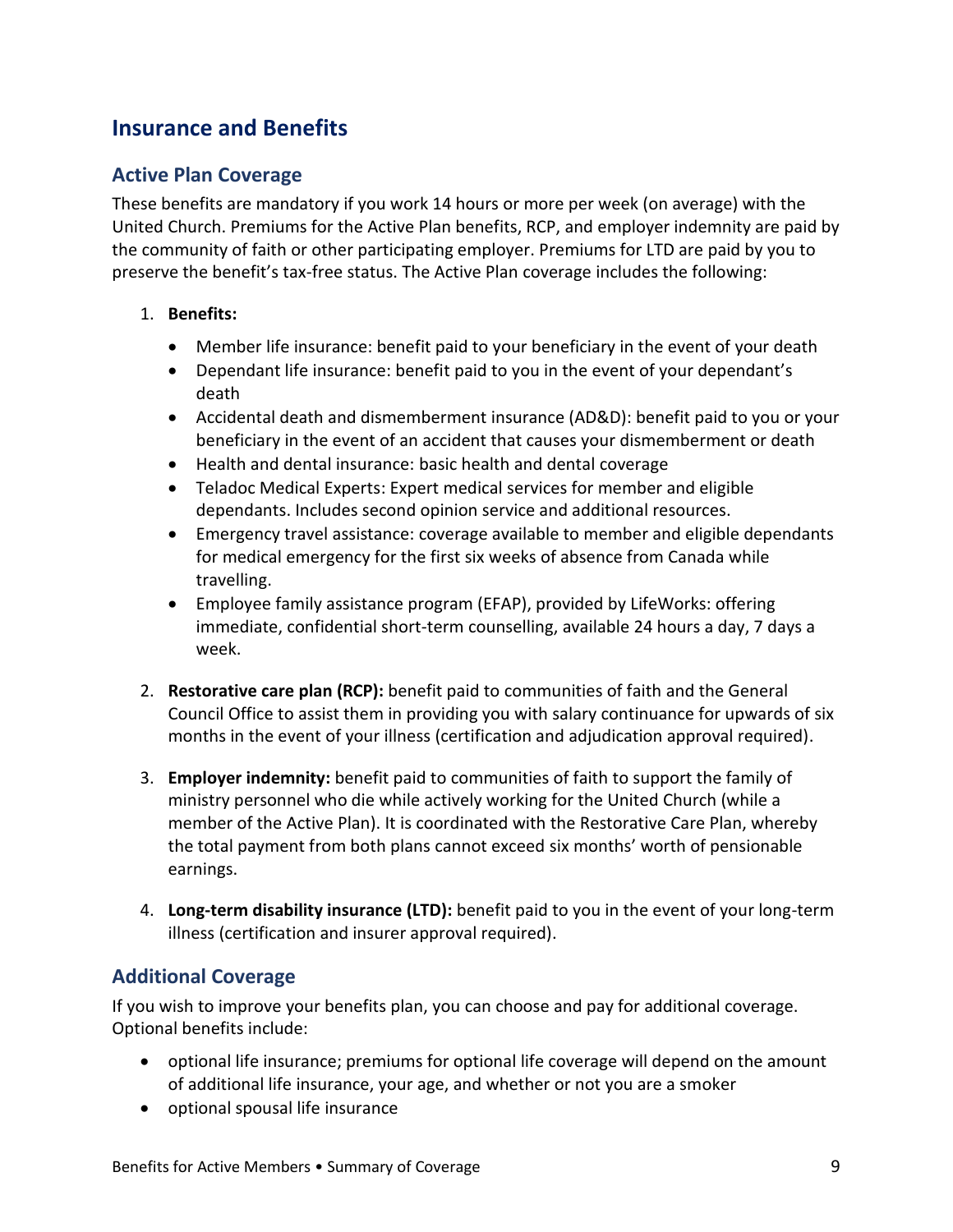• optional accidental death and dismemberment (AD&D), single and family

**Premiums are reviewed annually and are subject to change. They can be found on the Benefits Centre website on the [Pension and Benefits Deductions](https://uccbenefits.ca/deduction/) page.**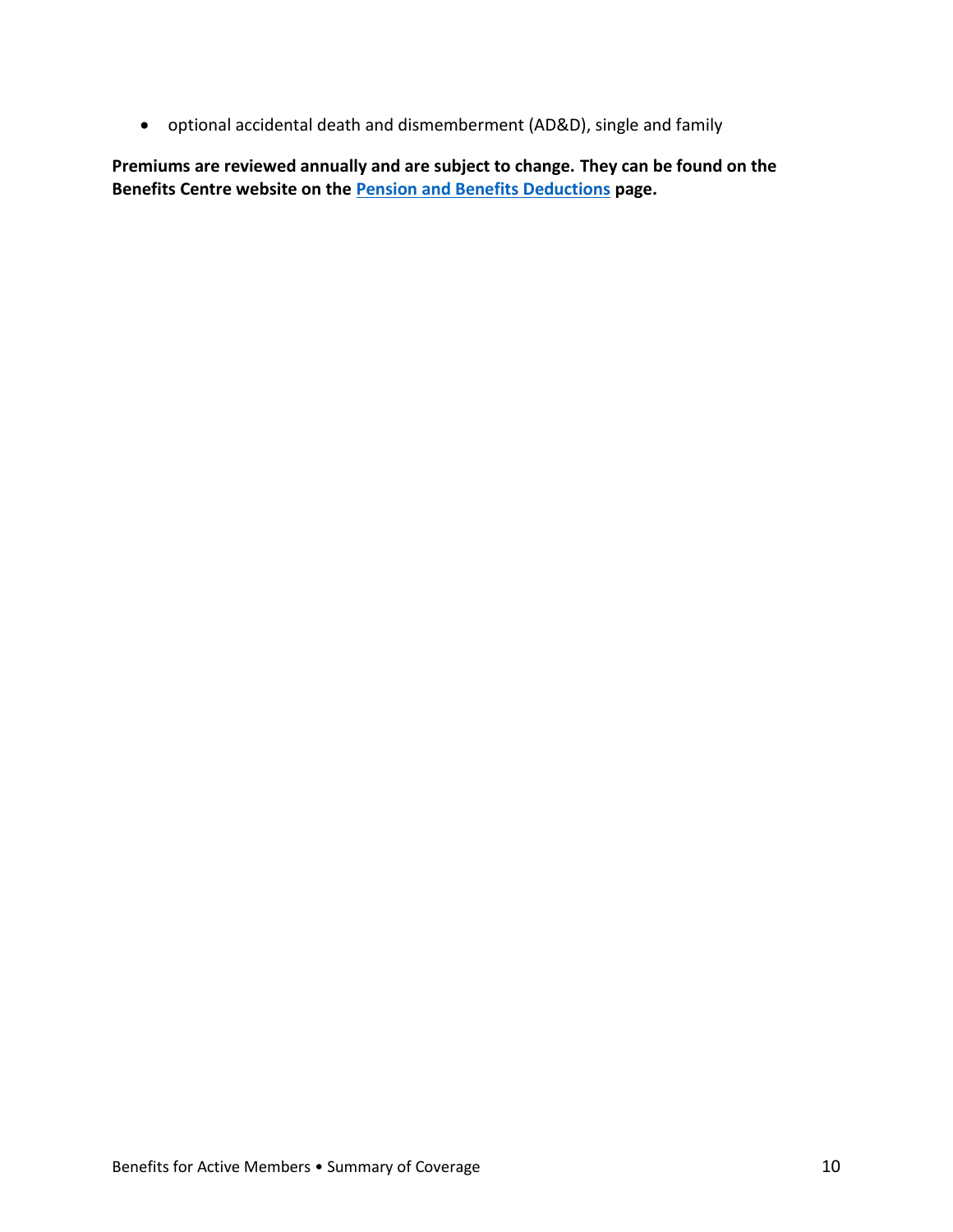# <span id="page-10-0"></span>**Summary of Life Insurance**

| <b>Benefit</b>                                                                                                           | Core                                       | <b>Optional</b>                                                                   |
|--------------------------------------------------------------------------------------------------------------------------|--------------------------------------------|-----------------------------------------------------------------------------------|
| Life insurance for active member to age<br>$65*$                                                                         | 100% of annual<br>pensionable<br>earnings. | Units of \$10,000 (up to<br>\$500,000 with Non Evidence<br>Maximum of \$100,000). |
| Life insurance for active member over<br>age 65 or member who retires after age<br>55 with immediate or deferred pension | \$3,000                                    | No optional coverage<br>available.                                                |
| Life insurance for spouse/partner before<br>your retirement, or before you reach age<br>65 (whichever is earlier)*       | \$5,000                                    | Units of \$10,000 (up to<br>\$150,000 with Non Evidence<br>Maximum of \$100,000). |
| Life insurance for each eligible child                                                                                   | \$5,000                                    | No optional coverage<br>available.                                                |

Please note: To designate or change your beneficiary, please complete the **Group Insurance Beneficiary Designation form** on the [Document Library.](https://uccbenefits.ca/document-library/)

#### **\*Life Insurance: Conversion Privilege**

If your life insurance coverage reduces or ends, you and your covered spouse may be eligible to convert the life insurance, or part of it, to an individual policy with Canada Life.

To convert, you must contact the United Church Benefits Centre and submit a completed application to Canada Life's agent within 31 days of the benefit reducing or ending. By doing so, no medical examination or health questionnaire will be required. However, your premiums will change according to insurer rates—contact Canada Life for details.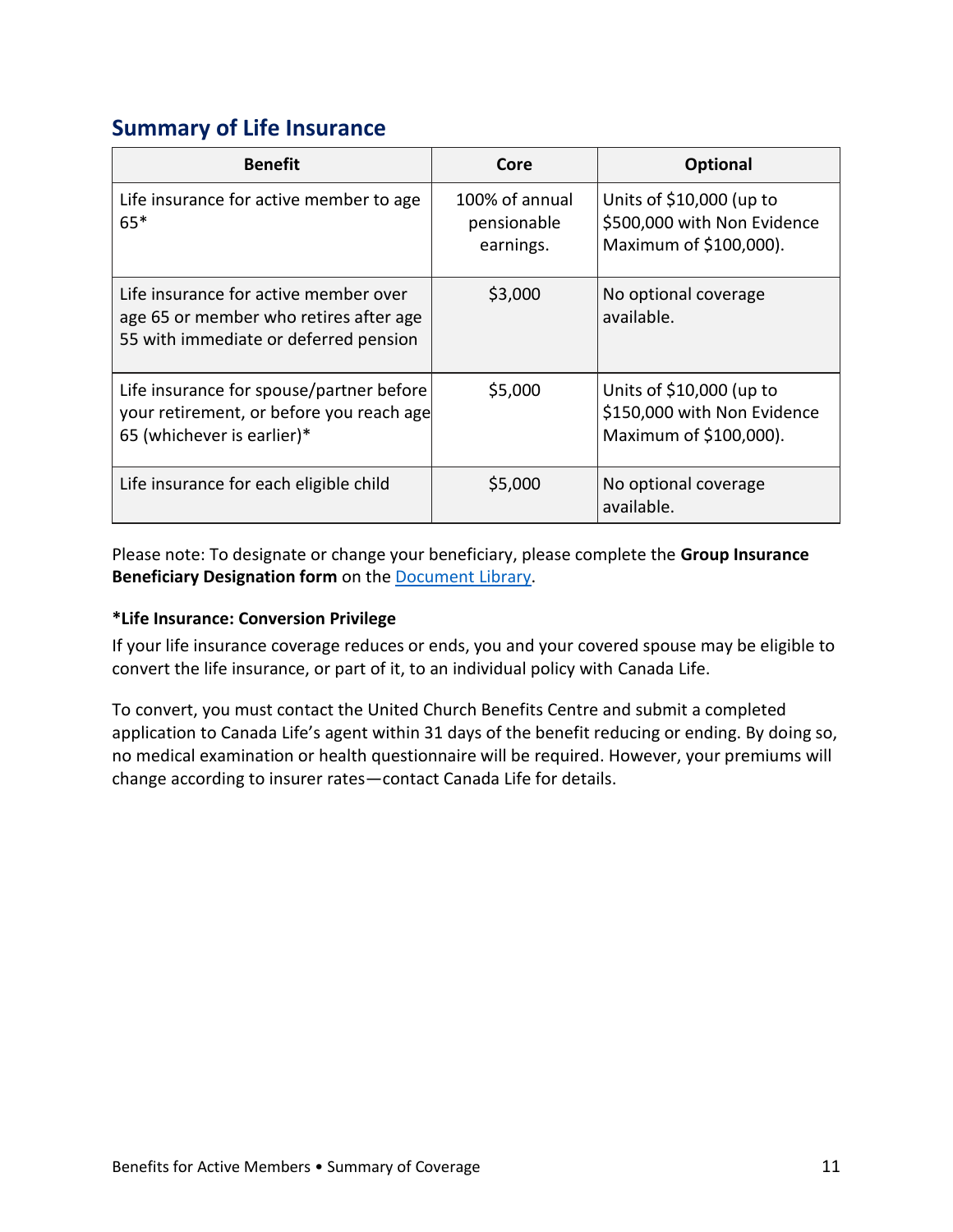# <span id="page-11-0"></span>**Summary of Accidental Death and Dismemberment Insurance**

Accidental death and dismemberment (AD&D) and optional AD&D coverage ends at age 65.

| <b>Benefit</b>                                                                     | Core                                          | <b>Optional</b>                                                                                    | <b>Other Details</b>                                                            |
|------------------------------------------------------------------------------------|-----------------------------------------------|----------------------------------------------------------------------------------------------------|---------------------------------------------------------------------------------|
| AD&D for member                                                                    | 100% of<br>annual<br>pensionable<br>earnings. | Units of \$10,000 (up to<br>$$250,000$ ).                                                          | \$10,000,000 per<br>accident aggregate<br>limit for all insured<br>individuals. |
| Optional AD&D for<br>spouse/partner (no children)                                  | Nil.                                          | 60% of member's AD&D<br>coverage payable for<br>partner/spouse.                                    |                                                                                 |
| Optional Family AD&D for family<br>with spouse/ partner and<br>eligible child(ren) | Nil.                                          | Spouse/partner: 50% of<br>member's AD&D coverage.<br>Each child: 15% of<br>member's AD&D coverage. |                                                                                 |
| Optional Family AD&D for each<br>child (no eligible<br>spouse/partner)             | Nil.                                          | 20% of member's AD&D<br>coverage.                                                                  |                                                                                 |

# <span id="page-11-1"></span>**Schedule of AD&D Benefits**

| <b>Loss</b>                                      | <b>Percentage of Principal Sum</b> |
|--------------------------------------------------|------------------------------------|
| Life                                             | 100%                               |
| Both hands or both feet                          | 100%                               |
| Both arms or both legs                           | 100%                               |
| Entire sight of both eyes                        | 100%                               |
| One hand or one foot and entire sight of one eye | 100%                               |
| One hand and one foot                            | 100%                               |
| One arm or one leg                               | 75%                                |
| One hand or one foot                             | 75%                                |
| Entire sight of one eye                          | 75%                                |
| Thumb and index finger of one hand               | $33^{1}/_{3}\%$                    |
| Four fingers of the same hand                    | $33^{1}/_{3}\%$                    |
| Four toes on one foot                            | 25%                                |
| Hearing in both ears and speech                  | 100%                               |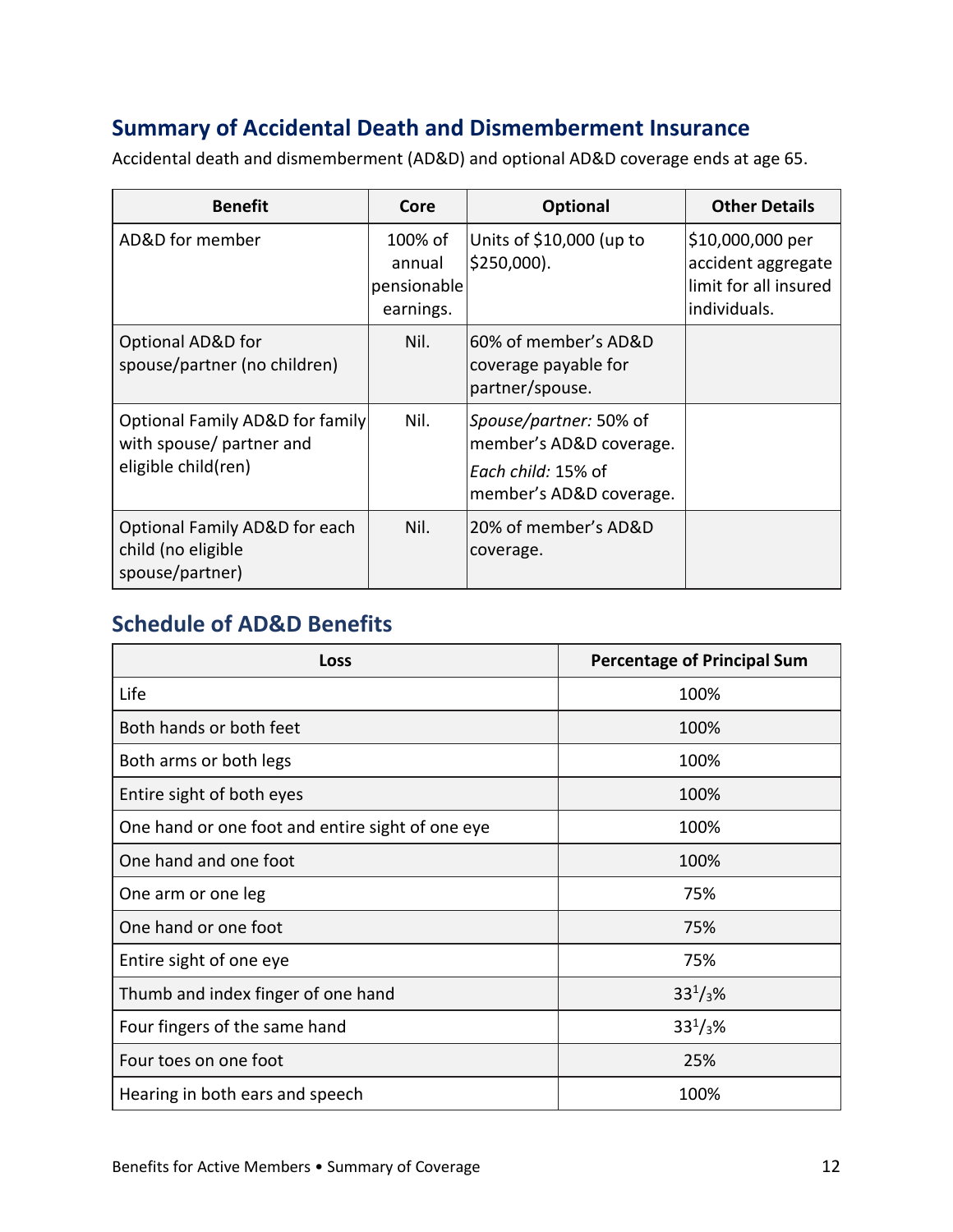| <b>Loss</b>                    | <b>Percentage of Principal Sum</b> |
|--------------------------------|------------------------------------|
| Speech                         | 75%                                |
| Hearing in both ears           | 75%                                |
| Hearing in one ear             | $33^{1}/_{3}\%$                    |
| Use of both arms or both legs  | 100%                               |
| Use of both hands or both feet | 100%                               |
| Use of one arm or one leg      | 75%                                |
| Use of one hand or one foot    | 75%                                |
| Hemiplegia                     | 200%                               |
| Paraplegia                     | 200%                               |
| Quadriplegia                   | 200%                               |

For additional information on this benefit, please contact the United Church Benefits Centre.

No benefits will be paid for loss resulting from or associated with suicide or intentionally selfinflicted injury. A list of exclusions is available on request from the Benefits Centre at [Benefits@united-church.ca.](mailto:Benefits@united-church.ca)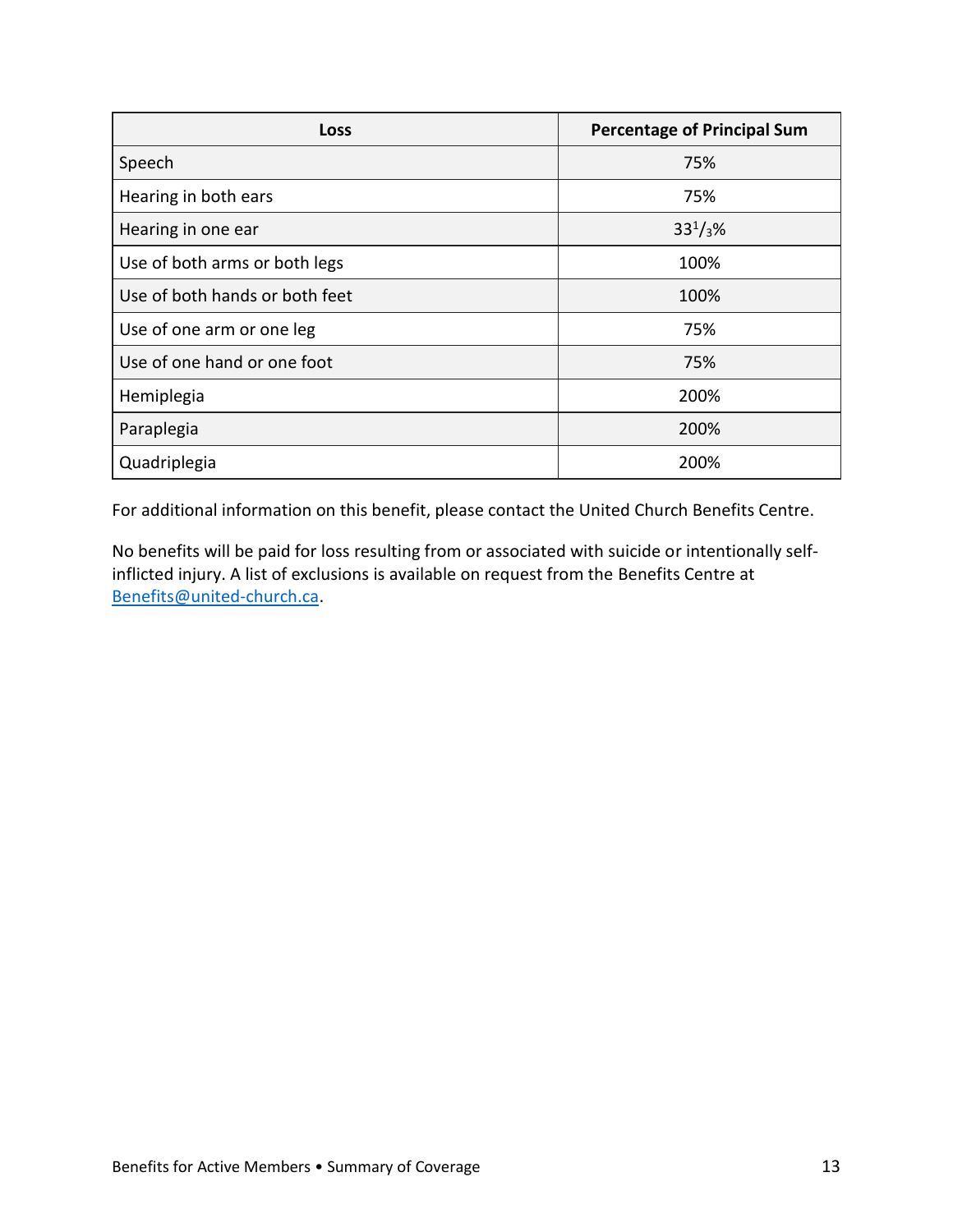# <span id="page-13-0"></span>**Additional AD&D Coverage**

| Coverage                                                                                             | <b>Details</b>                                                                                                                                                                                                       | <b>Other Information</b>                                                                                                                                                                                                      |
|------------------------------------------------------------------------------------------------------|----------------------------------------------------------------------------------------------------------------------------------------------------------------------------------------------------------------------|-------------------------------------------------------------------------------------------------------------------------------------------------------------------------------------------------------------------------------|
| <b>Exposure and Disappearance</b>                                                                    | Coverage is provided for loss due to<br>unavoidable exposure to the<br>elements, including disappearance,<br>sinking, or wrecking.                                                                                   | Benefits paid for<br>covered losses.                                                                                                                                                                                          |
| <b>Occupational Training Benefit</b><br>(upon member's accidental<br>death)                          | Reasonable and customary<br>expenses incurred for special<br>occupational training for your<br>spouse/partner within 3 years of<br>your accident.                                                                    | Maximum of \$10,000.                                                                                                                                                                                                          |
| <b>Rehabilitation Benefit</b><br>(in the event of member's or<br>eligible family member's<br>injury) | Reasonable and customary<br>expenses incurred for special<br>training in order to be qualified to<br>work in a special occupation in<br>which you/your family member<br>would not be engaged without this<br>injury. | Maximum of \$10,000<br>for any one accident.                                                                                                                                                                                  |
| <b>Family Transportation Benefit</b>                                                                 | If injury is sustained more than 150<br>km from the normal residence,<br>expenses for your immediate family<br>members' transport to that location<br>and hotel accommodation.                                       | Maximum of \$1,000.                                                                                                                                                                                                           |
| <b>Repatriation Benefit</b>                                                                          | Reasonable and customary<br>expenses to repatriate the body of<br>the covered individual proximate to<br>the normal place of residence (e.g.,<br>funeral home, cemetery).                                            | Maximum of \$10,000.                                                                                                                                                                                                          |
| <b>Education Benefit</b><br>(upon member's accidental<br>death)                                      | For each child enrolled in a post-<br>secondary program within 365 days<br>following the date of death; a<br>benefit is paid for each year the<br>child remains in school, full-time, up<br>to 4 consecutive years.  | Reasonable and<br>customary expenses<br>actually incurred or<br>the lesser of 5% of<br>principal sum, or<br>\$5,000 per year. Post-<br>secondary program<br>must be accredited:<br>university, college,<br>trade school, etc. |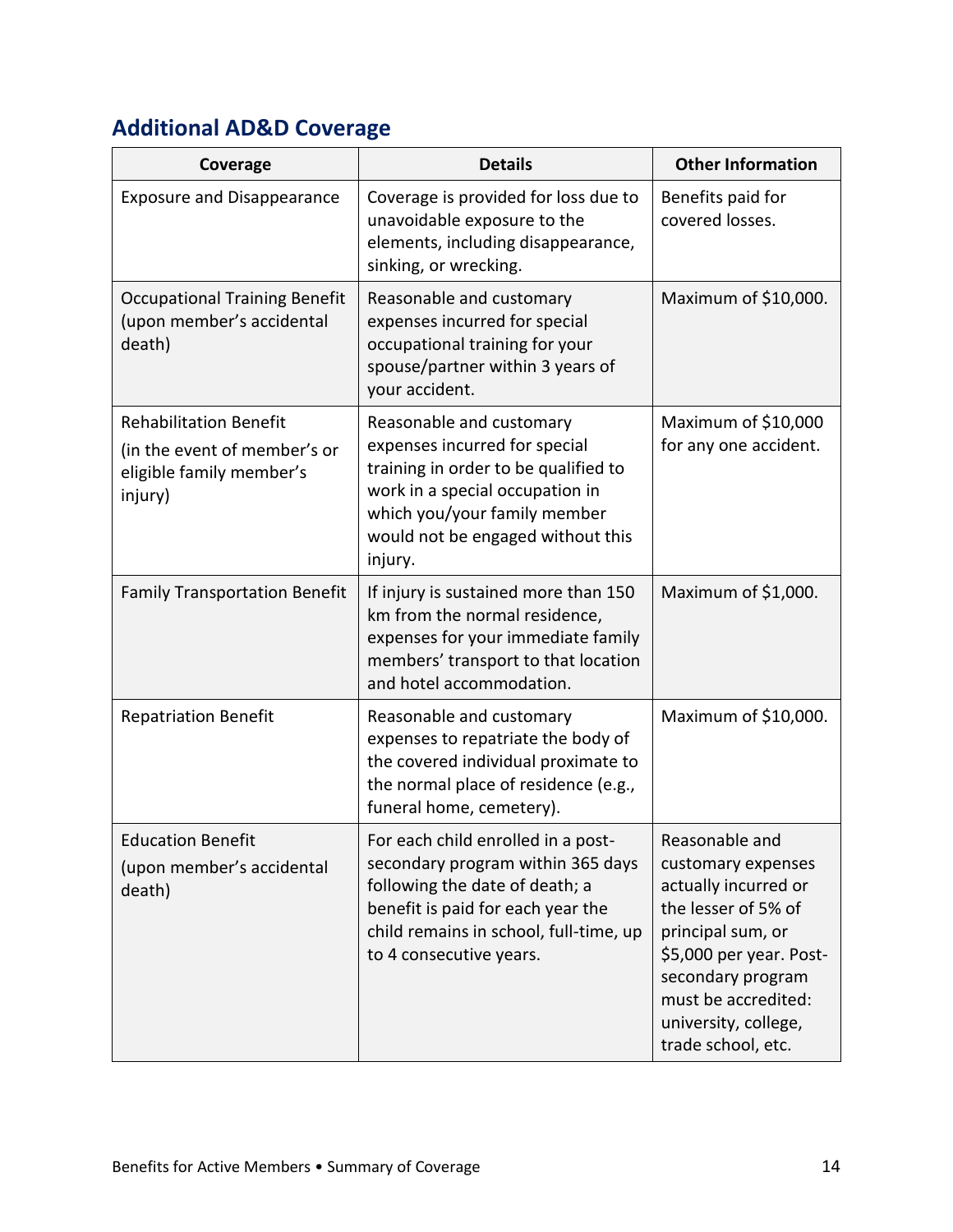# <span id="page-14-0"></span>**Summary of Health Benefits**

**Health benefits are subject to "reasonable and customary" limits and deductibles** and do not cover drug dispensing fees. The deductible is \$250 per single/family per calendar year and is applied to all health benefits. Claims incurred in the last month of a calendar year may be used to satisfy the deductible for the following year.

| <b>Benefit</b>                                              | <b>Details</b>                                                                                                                                                                                                                                              | Coverage         | <b>Other Information</b>                                                                        |
|-------------------------------------------------------------|-------------------------------------------------------------------------------------------------------------------------------------------------------------------------------------------------------------------------------------------------------------|------------------|-------------------------------------------------------------------------------------------------|
| <b>Ambulance Service</b><br>within Province of<br>Residence | Ground, air, or rail<br>transportation from place of<br>injury to first treating hospital,<br>or from the hospital to a<br>hospital.                                                                                                                        | 80%<br>coverage. |                                                                                                 |
| <b>Artificial Limbs and Eyes</b>                            |                                                                                                                                                                                                                                                             | 80%<br>coverage. | Doctor's letter<br>required.                                                                    |
| Braces, Casts, Crutches,<br>Splints, and Trusses            | For back, neck, arm, or leg.                                                                                                                                                                                                                                | 80%<br>coverage. | Doctor's letter<br>required.                                                                    |
| <b>Breast Prosthesis</b>                                    | Non-cosmetic purposes;<br>following a mastectomy.                                                                                                                                                                                                           | 80%<br>coverage. | Doctor's letter<br>required.                                                                    |
| <b>Compression Stockings</b>                                | 2 pairs per individual per<br>calendar year.                                                                                                                                                                                                                | 80%<br>coverage. | Doctor's letter<br>required. Subject to<br>Green Shield's<br>approval, based on<br>compression. |
| <b>Dental Work</b>                                          | Performed by a dentist for<br>repair of sound natural teeth as<br>a result of accidental injury,<br>external to the mouth.<br>Treatment must commence<br>within 30 days from date of<br>accident and be completed<br>within 6 months of date of<br>accident | 80%<br>coverage. |                                                                                                 |
| <b>Diabetic Supplies</b>                                    | Examples include glucometer<br>and lancets.                                                                                                                                                                                                                 | 80%<br>coverage. | Doctor's letter may<br>be required.                                                             |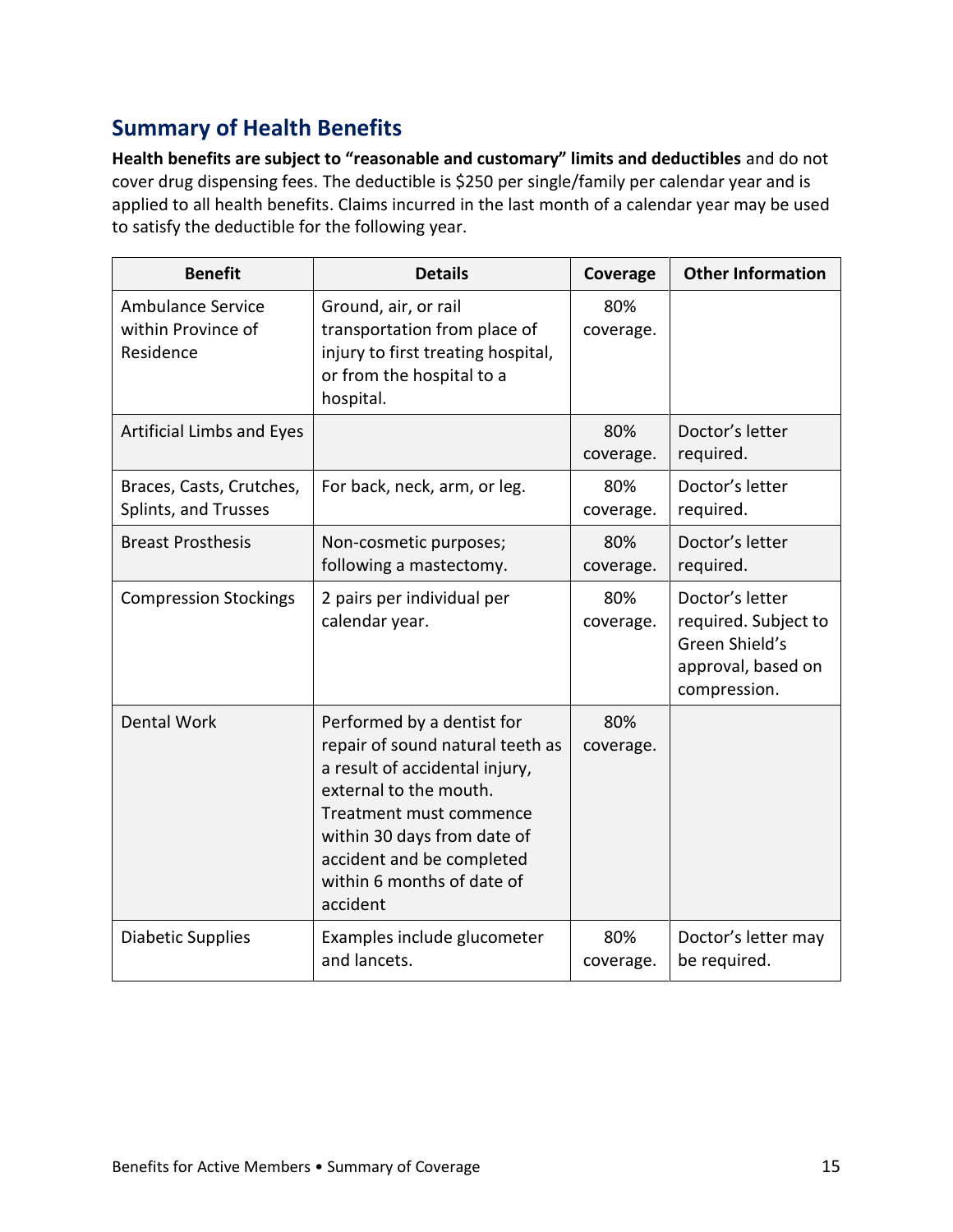| <b>Benefit</b>                                                                                                                                                                              | <b>Details</b>                                                                                                                                                                                  | Coverage         | <b>Other Information</b>                                                                                                                                                                                                                                                                                                                                                                          |
|---------------------------------------------------------------------------------------------------------------------------------------------------------------------------------------------|-------------------------------------------------------------------------------------------------------------------------------------------------------------------------------------------------|------------------|---------------------------------------------------------------------------------------------------------------------------------------------------------------------------------------------------------------------------------------------------------------------------------------------------------------------------------------------------------------------------------------------------|
| Drugs: Only drugs that<br>legally require a<br>prescription and have a<br>Drug Identification<br>Number (DIN) will be<br>considered for<br>reimbursement under<br>the Managed<br>Formulary* | 100-day supply limit per<br>prescription. Some drugs may<br>require special authorization;<br>some compounded drugs may<br>not be covered-please<br>contact Green Shield Canada<br>for details. | 80%<br>coverage. | If a brand-name<br>drug is prescribed<br>when there is a<br>generic (or lower-<br>cost) equivalent<br>available, coverage<br>is based on the<br>lower-cost drug.<br>Brand-name drug<br>will only be covered<br>with completed and<br>approved Drug<br>Authorization Form.<br>Out-of-pocket<br>maximum: Once a<br>member has paid<br>deductibles and co-<br>insurance of \$1,000<br>for drugs in a |
|                                                                                                                                                                                             |                                                                                                                                                                                                 |                  | calendar year,<br>eligible drug<br>expenses will be<br>reimbursed 100%.                                                                                                                                                                                                                                                                                                                           |

\*All drugs newly approved in the Canadian market are evaluated by a GSC committee of pharmacy experts before being added to the formulary for reimbursement. Drugs are assigned to one of three categories: "covered," "not covered," or "prior authorization required."

- **Covered** drugs are full benefits of the plan.
- N**ot covered** status are drugs that provide no additional therapeutic value over those already listed in the formulary or no cost advantage when compared to existing alternatives.
	- o Plan member can pay the full drug cost or consult their prescribing physician about alternatives.
- **Prior authorization** required is assigned to drugs considered a second-line therapy or are high-cost specialty drugs with potential for inappropriate prescribing and use.
	- $\circ$  Plan member must meet specific criteria to access benefits; first-line therapy must appear in claims history for auto-approval and/or the prescribing physician completes a special authorization form indicating therapeutic need.

This type of formulary "management" balances the need of plan members to have access to medically necessary drug therapies with plan sustainability. Consult with GSC for more detailed or specific information.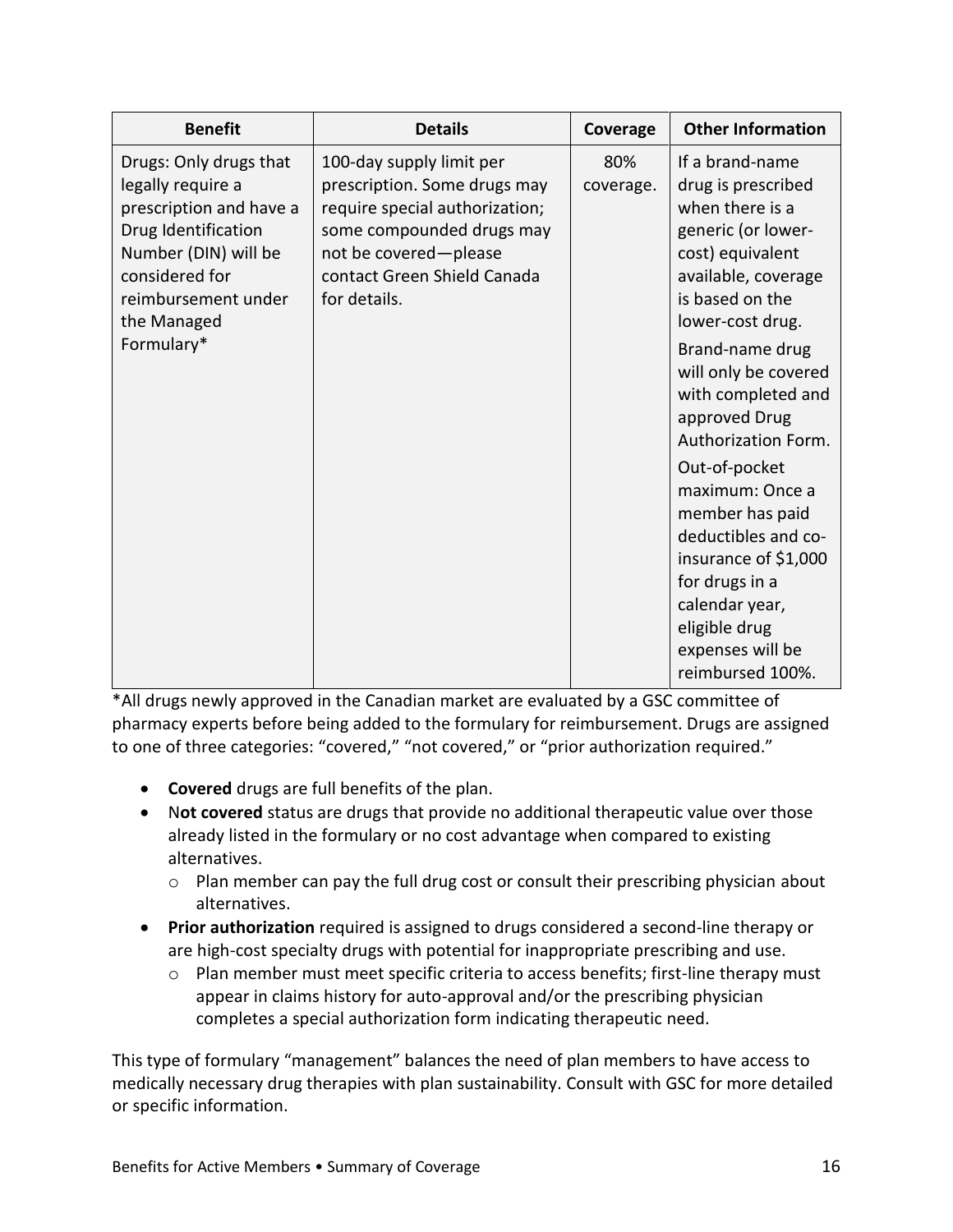| <b>Benefit</b>                      | <b>Details</b>                                                                                                                                                                                          | Coverage                                                                | <b>Other</b><br><b>Information</b>                                                                                                                                                                                              |
|-------------------------------------|---------------------------------------------------------------------------------------------------------------------------------------------------------------------------------------------------------|-------------------------------------------------------------------------|---------------------------------------------------------------------------------------------------------------------------------------------------------------------------------------------------------------------------------|
| Drugs: Over-the-<br>Counter (OTCs)  | To be considered for<br>reimbursement, OTCs<br>must be prescribed by<br>your doctor for the<br>treatment of a chronic<br>and life-threatening<br>condition and must be<br>dispensed by a<br>pharmacist. | 80% coverage                                                            | Doctor's letter<br>required.<br>Out-of-pocket<br>maximum: Once a<br>member has paid<br>deductibles and<br>co-insurance of<br>$$1,000$ for drugs<br>in a calendar year,<br>eligible drug<br>expenses will be<br>reimbursed 100%. |
| <b>Durable Medical</b><br>Equipment | Such as wheelchairs,<br>walkers, etc.<br>Predetermination of<br>benefits recommended.                                                                                                                   | 80% coverage                                                            | Doctor's letter<br>required. For<br>short-term use<br>only rental is<br>covered. Repair<br>(when cost-<br>efficient) may be<br>preferred.                                                                                       |
| <b>Fertility Drugs</b>              |                                                                                                                                                                                                         | 80% coverage up to the<br>lifetime maximum of<br>\$3,500 per person.    |                                                                                                                                                                                                                                 |
| Gender<br>Affirmation               |                                                                                                                                                                                                         | Reasonable and<br>customary charges,<br>limited to \$20,000<br>lifetime | Diagnosis of<br>gender dysphoria<br>from a physician<br>(MD) or nurse<br>practitioner is<br>required.                                                                                                                           |
| <b>Hearing Aids</b>                 | Cost, installation, and<br>repair covered for 1<br>standard device per ear<br>per 36 consecutive<br>months.                                                                                             | 80% coverage.                                                           | Audiologist or<br>doctor's letter<br>required. Charges<br>for ear moulds are<br>not covered.                                                                                                                                    |
| Hospital<br>Accommodation           |                                                                                                                                                                                                         | Coverage provided by<br>provincial plan.                                |                                                                                                                                                                                                                                 |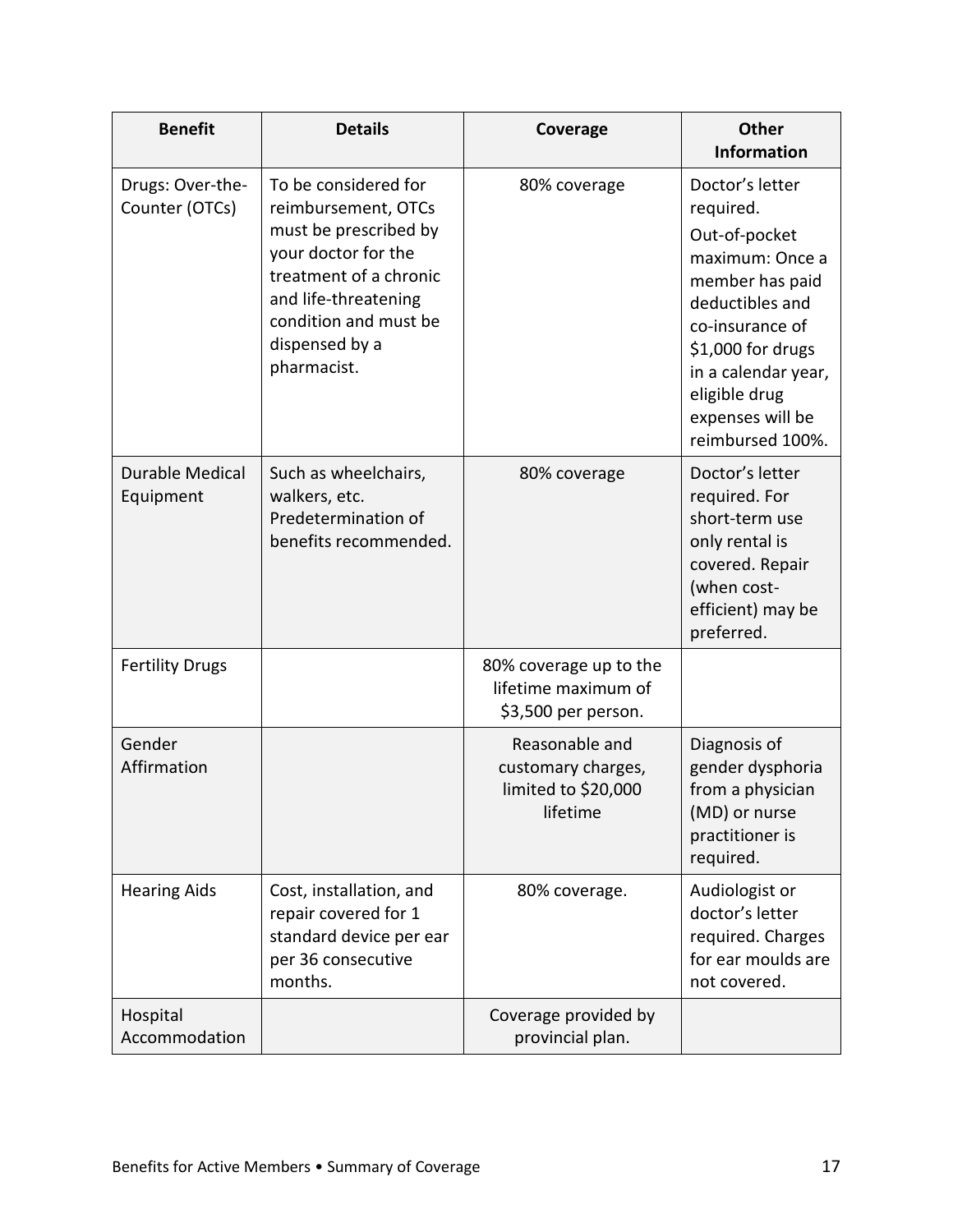| <b>Benefit</b>                                         | <b>Details</b>                                                                                                                                                                                                                                                                                                              | Coverage                                                                                                                                                                                                                                                                                                                           | <b>Other</b><br><b>Information</b>                                                                                                                                              |
|--------------------------------------------------------|-----------------------------------------------------------------------------------------------------------------------------------------------------------------------------------------------------------------------------------------------------------------------------------------------------------------------------|------------------------------------------------------------------------------------------------------------------------------------------------------------------------------------------------------------------------------------------------------------------------------------------------------------------------------------|---------------------------------------------------------------------------------------------------------------------------------------------------------------------------------|
| Nursing Services,<br>In Home                           | <b>Nursing service</b><br>provided by a registered<br>nurse or nursing<br>assistant.                                                                                                                                                                                                                                        | 80% coverage. \$25,000<br>lifetime maximum benefit<br>per person.**                                                                                                                                                                                                                                                                | Doctor's letter<br>required.<br>Homemaker<br>services are not<br>covered. Nurse<br>must not<br>ordinarily reside in<br>plan member's<br>home or be<br>related to the<br>member. |
| Orthopedic<br>Shoes, Custom<br>Made Only               | Limit of 2 pairs per<br>calendar year.                                                                                                                                                                                                                                                                                      | 50% coverage.                                                                                                                                                                                                                                                                                                                      | Doctor's letter<br>required.                                                                                                                                                    |
| <b>Orthotics Foot</b><br>Devices, Custom<br>Made Only  |                                                                                                                                                                                                                                                                                                                             | 80% coverage.<br>\$250 per person per<br>calendar year.                                                                                                                                                                                                                                                                            | Doctor's,<br>chiropodist's, or<br>podiatrist's letter<br>required.                                                                                                              |
| Outpatient<br><b>Hospital Services</b><br>and Supplies | Some charges from the<br>hospital for<br>examination or<br>operating room;<br>dressings or casts;<br>anaesthesia used during<br>procedures.                                                                                                                                                                                 | 80% coverage.                                                                                                                                                                                                                                                                                                                      |                                                                                                                                                                                 |
| Paramedical<br>Practitioners                           | Practitioners must be<br>duly qualified, licensed,<br>and practising within<br>the scope of their<br>licence.<br>It is recommended you<br>contact Green Shield in<br>advance of obtaining<br>services from a<br>paramedical<br>practitioner to<br>determine whether any<br>special adjudication<br>provisions apply to that | 80% coverage up to \$500<br>per person per year for<br>acupuncture,<br>chiropractor, massage<br>therapist, naturopath,<br>chiropodist/podiatrist and<br>osteopath combined.<br>80% coverage up to \$500<br>per person, per year for<br>physiotherapy.<br>80% coverage up to \$500<br>per person, per year for<br>speech therapist. | Doctor's letter not<br>required                                                                                                                                                 |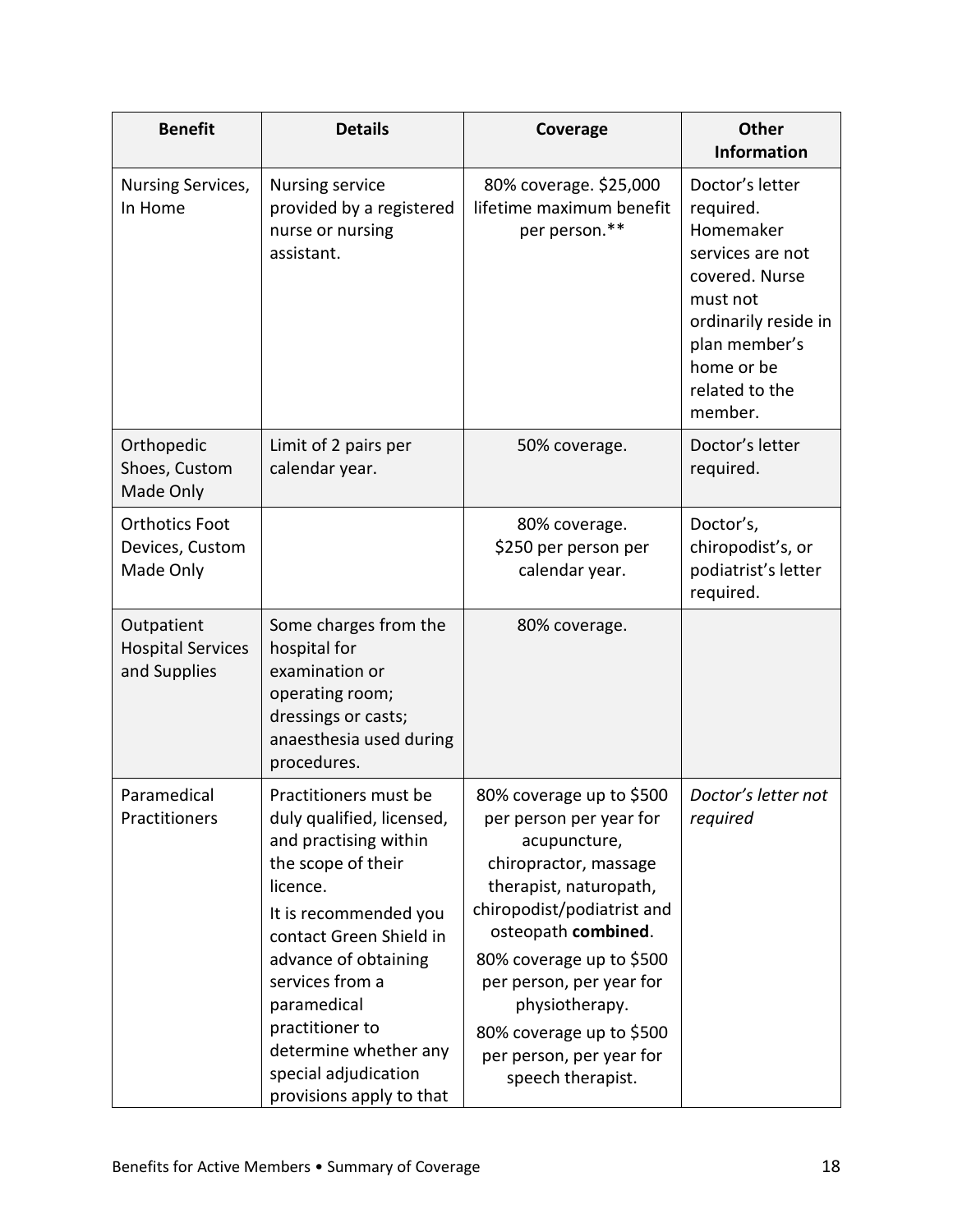| <b>Benefit</b>                     | <b>Details</b>                                                                                                                                                                                                                                        | Coverage                                                                                                  | <b>Other</b><br><b>Information</b> |
|------------------------------------|-------------------------------------------------------------------------------------------------------------------------------------------------------------------------------------------------------------------------------------------------------|-----------------------------------------------------------------------------------------------------------|------------------------------------|
|                                    | particular service<br>provider.                                                                                                                                                                                                                       | \$45.50 per disability for<br>diagnostic X-ray exams.                                                     |                                    |
| Post-<br>Mastectomy<br><b>Bras</b> | 3 per individual per<br>calendar year.                                                                                                                                                                                                                | 80% coverage.                                                                                             | Doctor's letter<br>required.       |
| Psychological<br>Treatment         | Diagnosis, assessment,<br>and treatment by a fully<br>qualified, registered,<br>legally practicing<br>psychologist, Master of<br>Social Work, digital<br>therapist (provided by<br>Mind Beacon),<br>counsellor,<br>psychotherapist,<br>psychoanalyst. | 80% coverage up to<br>\$3,000 per person per<br>calendar year.                                            | Doctor's letter not<br>required.   |
| Smoking<br><b>Cessation Aids</b>   |                                                                                                                                                                                                                                                       | Lifetime maximum of<br>\$500 per person.                                                                  |                                    |
| <b>Vision Care</b>                 |                                                                                                                                                                                                                                                       | 100% up to \$100 per 24-<br>month period from last<br>claim. Includes eye exams,<br>supplies and services | Deductible is not<br>applicable.   |
| Wigs and<br>Hairpieces             | Necessitated by hair<br>loss caused by a<br>medical condition or<br>treatment.                                                                                                                                                                        | 80% coverage.                                                                                             | Doctor's letter<br>required.       |

<span id="page-18-0"></span>\*\*Once the lifetime maximum is reached, you will be reimbursed for expenses up to \$2,000 per calendar year. Members may request full reinstatement of the lifetime maximum, provided evidence of good health is obtained from a physician. Please contact the supervisor or senior staff at the Benefits Centre at 1-855-647-8222 for further information.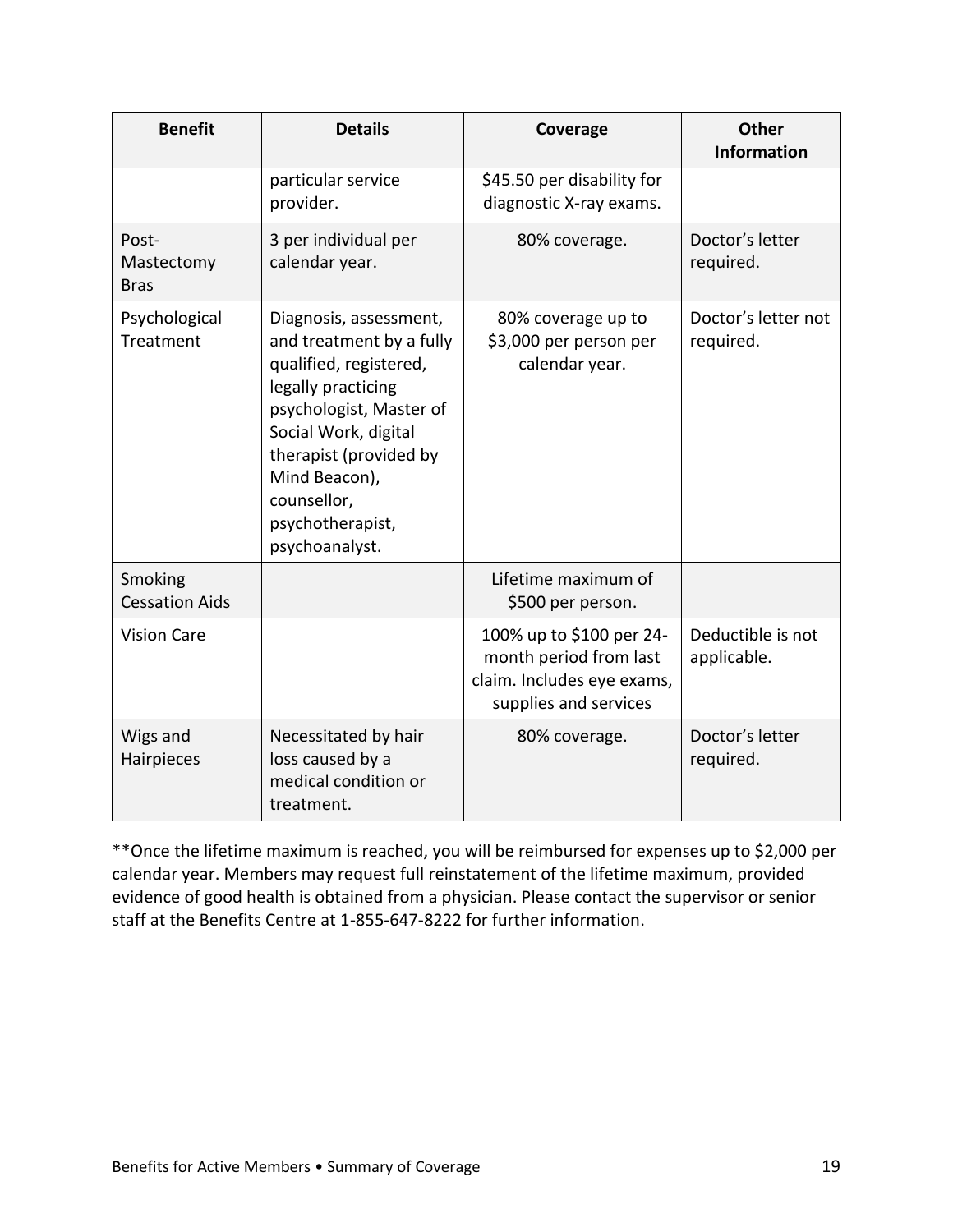### **Not Covered (in addition to exclusions noted previously)**

- Charges that would not have been made if no insurance existed.
- Charges that are otherwise provided or paid for by any government or other employersponsored plan.
- Charges that are not recommended or approved by the attending physician, that are experimental, or that are unreasonable.
- Charges for care, treatment services, or supplies as a result of any group or employersponsored treatment, inoculation, or examination.
- Charges for incontinence supplies (catheters are covered).
- Charges for batteries for durable medical equipment or hearing aids.
- Charges for lab tests and blood tests.
- Most vaccines, except those approved by governing bodies. Please contact Green Shield for details.
- No benefits are payable to the extent that the provision of such benefits is prohibited by law.

#### **Members living temporarily out of the country should contact the United Church Benefits Centre for full details of coverage for their particular circumstance.**

#### <span id="page-19-0"></span>**Emergency Medical Out-of-Province/Out-of-Country Travel Assistance Coverage**

Available for the first six weeks after leaving the province of residence.

*Emergency* means a sudden, unexpected occurrence that requires immediate medical attention, and could not have been reasonably anticipated based on the patient's prior medical condition. This includes treatment (non-elective) for immediate relief of severe pain, suffering, or disease that cannot be delayed until you or your dependant is medically able to return to the province of residence.

Coverage: 100% of eligible costs, up to a lifetime maximum of \$5,000,000.\* Ward hospital accommodation coverage is provided. You need to notify the insurer within 48 hours of the emergency occurrence, as set out on the back of your Green Shield card. If the procedure is not available in Canada and is medically necessary, members may request a referral maximum of up to \$50,000 annually with pre-approval to have it done abroad.

Green Shield Travel Assistance Group #4806 1-800-936-6226 in Canada/USA 0-519-742-3556 collect in other countries

\*Once the lifetime maximum is reached, you will no longer be reimbursed for expenses. Please contact the United Church Benefits Centre at 1-855-647-8222 for further information.

The following benefits are eligible:

• medical services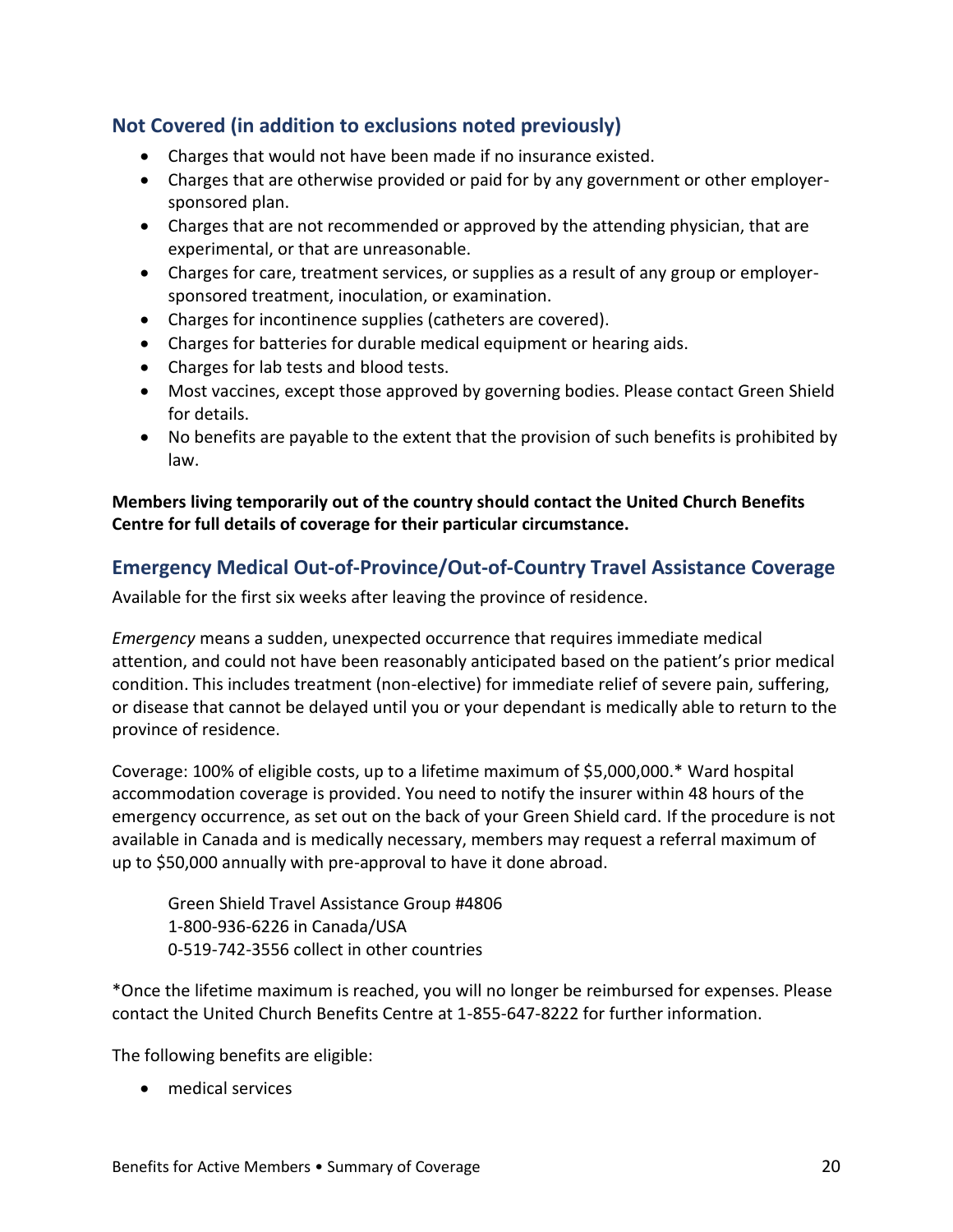- emergency transportation
- repatriation of the remains (up to \$5,000)
- return of dependent children
- return trip delay
- return of vehicle (up to \$500)
- visit of a family member (if travelling alone and confined to a hospital for more than 7 days)

### <span id="page-20-0"></span>**GSC Everywhere**

In addition to Green Shield Canada's Customer Service Centre, self-service through th[e GSC](https://www.greenshield.ca/en-ca/)  [website](https://www.greenshield.ca/en-ca/) makes things quick, convenient, and easy. Register with GSC to

- view your Benefit Plan Booklet
- access your claims history, including a breakdown of how your claims were processed
- check your eligibility and coverage for health services or items to instantly find out what portion of a claim will be covered
- submit claims online (some claims can even be processed instantly if you are signed up for direct deposit)
- search for a drug to get information specific to your own coverage (or coverage for your family)
- search for GSC-vetted health providers in a particular location (within Canada) that will submit your claims for you
- arrange for claim payments to be deposited directly into your bank account
- print personalized claim forms and access your digital ID card
- print personal Explanation of Benefits statements for when you need to co-ordinate benefits

#### <span id="page-20-1"></span>**Teladoc Medical Experts**

Teladoc Medical Experts offers you unique medical services.

- **Expert Medical Opinion:** Receive an evaluation of your diagnosis and treatment plan, reviewed by a carefully selected expert.
- **Personal Health Navigator:** Empowers you to make informed decisions about your care by helping you navigate the healthcare system or connecting you to information and resources.
- **Find a Doctor:** Access to Teladoc's expert network when you need a specialist in your local area.
- **Care Finder:** Helps you locate specialists outside of Canada by searching Teladoc's global database of over 50,000 expert physicians in more than 450 specialties and subspecialties.

You can access Teladoc Medical Experts by calling 1-877-419-2378, or go online [Teladoc.ca/medical-experts.](https://www.teladoc.ca/medical-experts/) You will be connected to a Member Advocate, a Registered Nurse,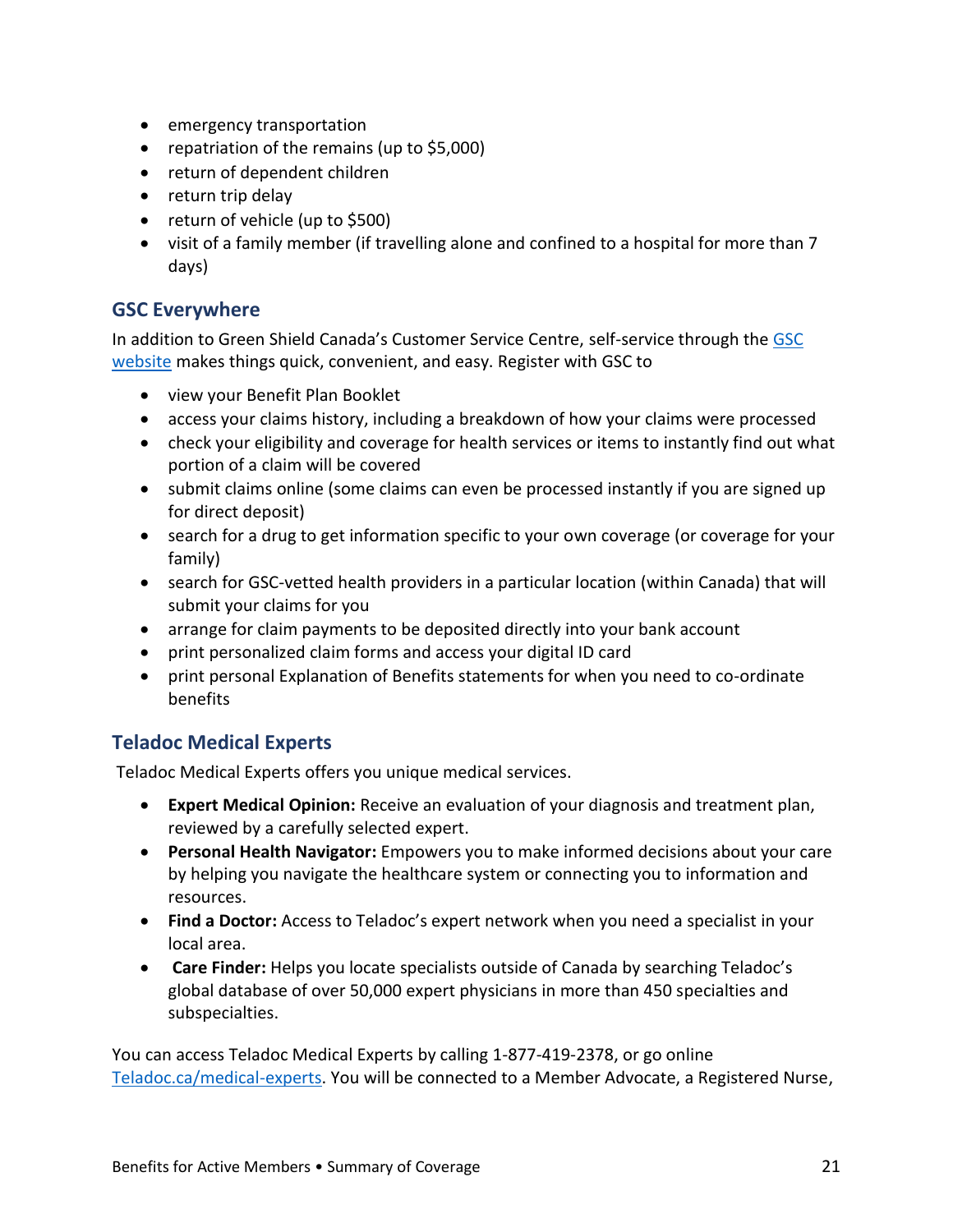who will assess your needs and provide you services designed to help you confidently move forward with your care.

### <span id="page-21-0"></span>**PocketPills**

You and your eligible dependants have access to [PocketPills,](https://www.pocketpills.com/UCC) Canada's leading digital pharmacy. PocketPills can help you get the care you need from the comfort and safety of your own home by easily filling prescriptions online with fast, free delivery. It is an online pharmacy service that can help manage your medications and the cost of your prescriptions. **This is an optional offering that you may select.** Through PocketPills both employers and employees of our plan will see significant savings. With lower costs per prescription, claims amounts will be reduced, resulting in better claims experience and possible future premiums cost savings.

Sign up a[t app.pocketpills.com/UCC.](https://www.pocketpills.com/UCC)

Use coupon code: UCCVIP to order up to \$25 in vitamins free of charge.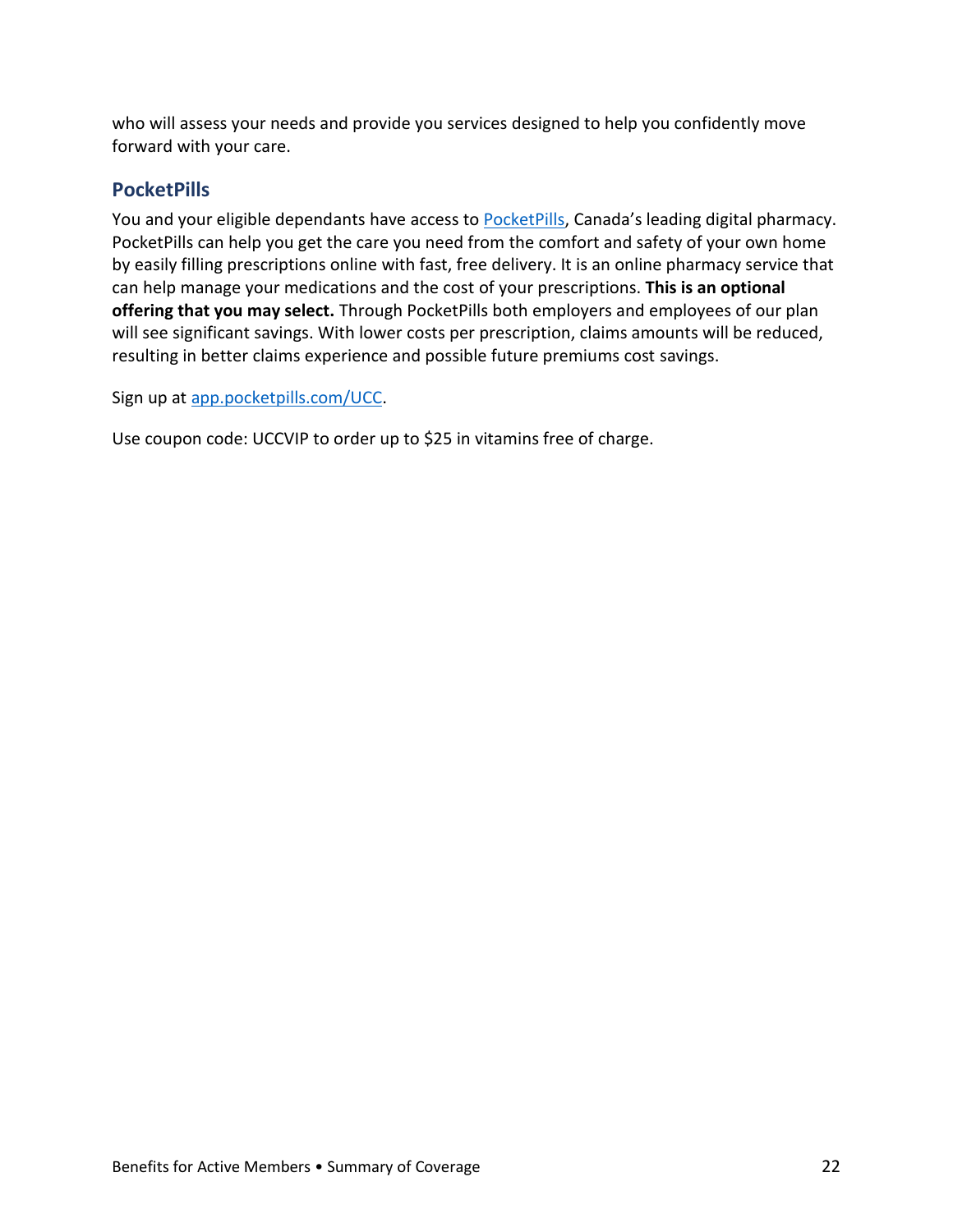# <span id="page-22-0"></span>**Summary of Dental Benefits**

There are three classes of dental expenses: Preventative Services, Basic Services, and Major Services. All are subject to the deductible and "reasonable and customary" expenses.

Reimbursement is based on the current Fee Guide or industry standard fees in provinces without a fee guide. The Fee Guide does not establish specialists' fees.

**Predetermination of Benefits**: It is strongly recommended that you speak with your practitioner about the costs associated with all courses of treatment or purchasing equipment. If you see the costs exceed what you are able to afford, contact Green Shield for predetermination of coverage prior to starting the treatment or ordering the equipment. Green Shield will advise you how much of your expense will be covered by the plan.

| <b>Benefit</b>                 | <b>Active Plan</b>                                                                                                   |
|--------------------------------|----------------------------------------------------------------------------------------------------------------------|
| Class 1: Preventative Services | \$75 deductible per family unit per calendar year; 80%<br>coverage of eligible expenses.                             |
| Class 2: Basic Services        | \$250 deductible (Classes 2 and 3 combined) per family unit<br>per calendar year; 80% coverage of eligible expenses. |
| Class 3: Major Services        | Deductible as above; 50% coverage of eligible expenses.                                                              |
| Orthodontics                   | No coverage.                                                                                                         |
| Calendar Year Maximums         | Classes 1, 2, and 3 combined: \$1,500 for each eligible<br>family member.                                            |

**Please note**: For any crown or bridge work performed by your dentist, Green Shield reserves the right to apply an alternate benefit provision, and may reimburse the expense only up to the cost of another treatment that would have been appropriate (for example, a surface restoration). This is another reason why predetermination of benefits is recommended.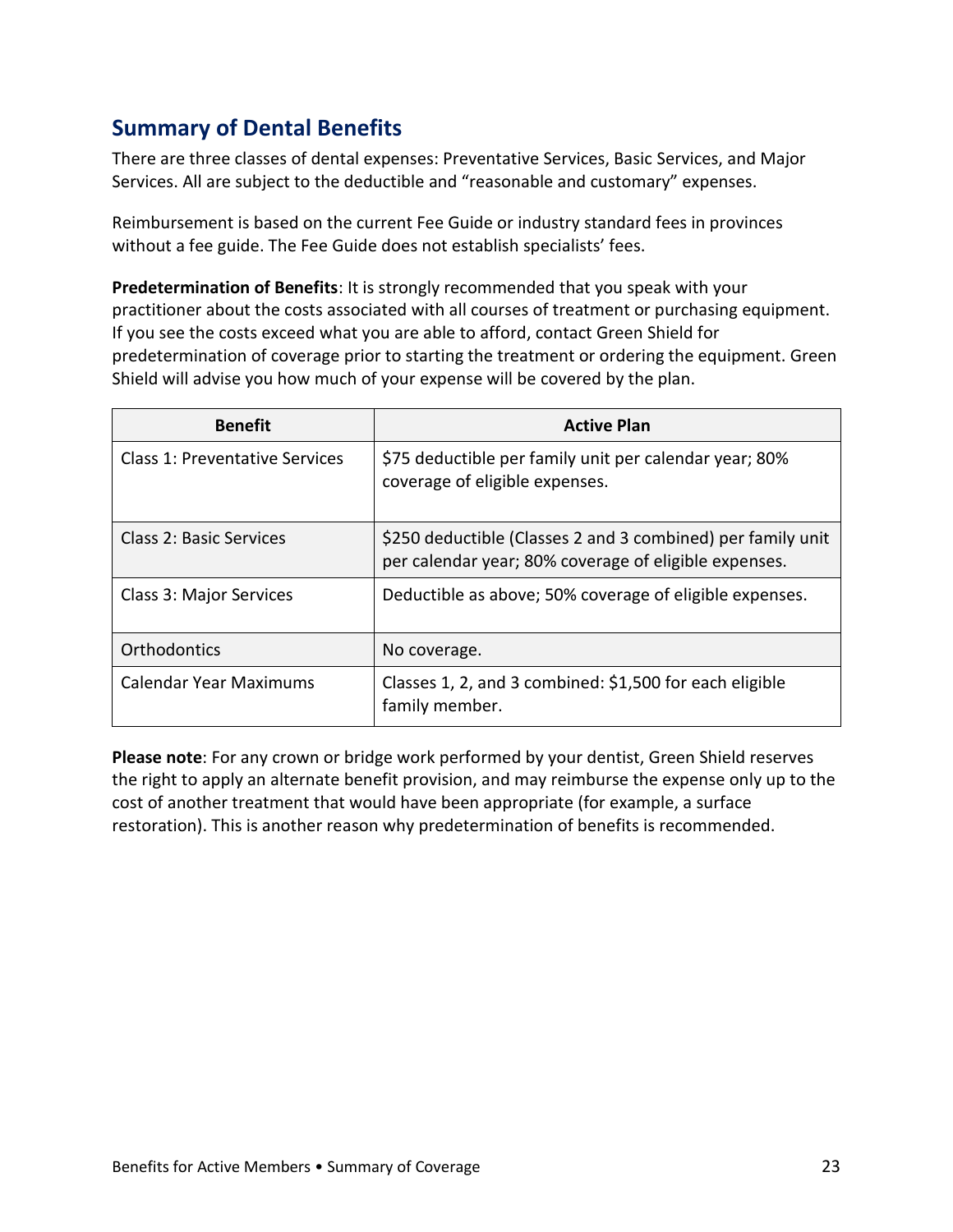### <span id="page-23-0"></span>**Class 1: Preventative Services**

The plan reimburses for one complete dental examination in every 24-month period. This is more comprehensive than a routine 9-month exam. To ensure reimbursement, prior to the examination confirm with the dentist what service will be performed.

| <b>Benefit</b>                      | <b>Details</b>                                                                                            | <b>Active Plan</b> |
|-------------------------------------|-----------------------------------------------------------------------------------------------------------|--------------------|
| Complete Oral<br>Examination        | More comprehensive than a recall exam: 1<br>complete dental exam per person in 24<br>consecutive months.  | 80% coverage.      |
| <b>Oral Examination</b><br>(recall) | Oral exam and diagnosis: 1 per person in 9<br>consecutive months.                                         | 80% coverage.      |
| Cleaning of Teeth                   | 1 unit of time* per person in 9 consecutive<br>months.                                                    | 80% coverage.      |
| <b>Periodontal Scaling</b>          | Including root planing and equilibration;<br>limited to 5 units of time* per person per<br>calendar year. | 80% coverage.      |
| <b>Fluoride Treatment</b>           | Topical application of sodium or stannous<br>fluoride; for individuals under 18 only,<br>every 9 months.  | 80% coverage.      |
| Dental X-Rays                       | Bite wings once per person in 9 consecutive<br>months; full mouth once in 12 consecutive<br>months.       | 80% coverage.      |
| Oral Hygiene<br>Instruction         | Once every 9 months.                                                                                      | 80% coverage.      |
| <b>Pit and Fissure</b><br>Sealants  | On permanent molars and bicuspids for<br>individuals under 18 only; once per tooth in<br>a 3-year period. | 80% coverage.      |

\*1 unit of time = 15 minutes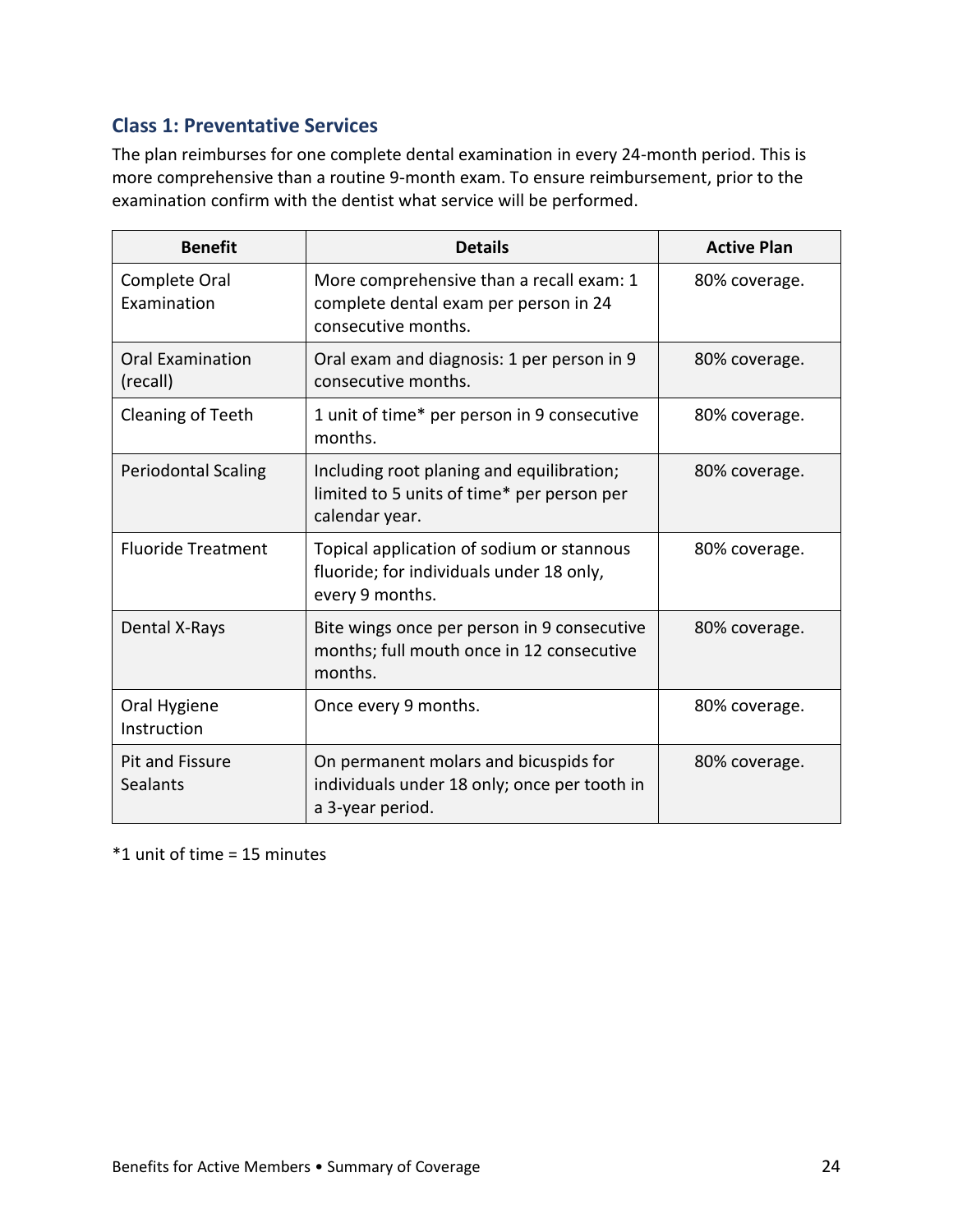### <span id="page-24-0"></span>**Class 2: Basic Services**

| <b>Benefit</b>                                      | <b>Details</b>                                                                                                                            | <b>Active Plan</b> |
|-----------------------------------------------------|-------------------------------------------------------------------------------------------------------------------------------------------|--------------------|
| Anaesthetics                                        | Administered in connection with oral<br>surgery or other covered dental<br>procedures.                                                    | 80% coverage.      |
| Appliances*                                         | Splints, bite plates, etc. used to correct<br>vertical dimension, temporomandibular<br>joint dysfunction (TMJ), or bruxism<br>(grinding). | 80% coverage.      |
| Dentures                                            | Repair, rebasing, and relining.                                                                                                           | 80% coverage.      |
| <b>Endodontic Treatment</b>                         | Including root canal therapy.                                                                                                             | 80% coverage.      |
| <b>Extractions and Oral</b><br>Surgery              | Including excision of impacted teeth.                                                                                                     | 80% coverage.      |
| <b>Fillings</b>                                     | Including white fillings on front teeth.                                                                                                  | 80% coverage.      |
| Injections                                          | Antibiotic drugs administered by a dentist.                                                                                               | 80% coverage.      |
| Space Maintainers,<br><b>Stainless Steel Crowns</b> | For individuals under 18 years; only when<br>a deciduous tooth cannot be restored<br>using normal restorative dental material.            | 80% coverage.      |
| <b>Periodontal Treatment</b>                        | Periodontal and other diseases of the<br>gums and tissues of the mouth.                                                                   | 80% coverage.      |

\*Excludes athletic appliances (mouth guards) and orthodontia (braces).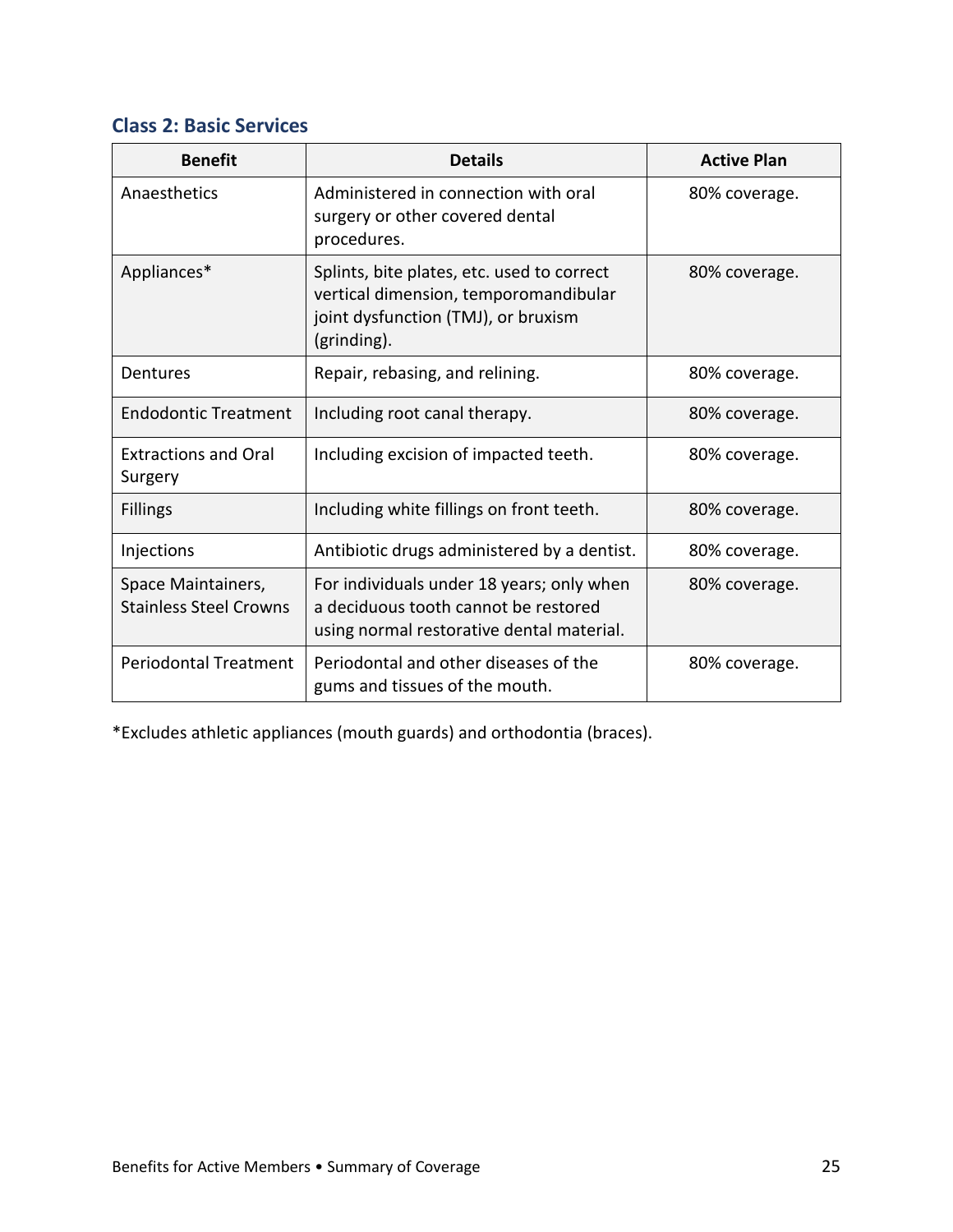### <span id="page-25-0"></span>**Class 3: Major Services**

It is recommended that you request a **predetermination of benefits** from Green Shield prior to proceeding with this class of expense.

| <b>Benefit</b>                                                                                                              | <b>Details</b>                                                                                                                                        | Coverage     | <b>Other Information</b>                                                                                                                                                |
|-----------------------------------------------------------------------------------------------------------------------------|-------------------------------------------------------------------------------------------------------------------------------------------------------|--------------|-------------------------------------------------------------------------------------------------------------------------------------------------------------------------|
| Crowns, Onlays,<br>Gold Fillings, and<br>Initial Installation of<br><b>Fixed Bridgework</b>                                 | Includes crowns and<br>onlays to form<br>abutments; to replace<br>one or more natural<br>teeth.                                                       | 50% coverage | Only covered when<br>procedures are used to<br>restore natural teeth to<br>normal function when this<br>cannot be done with fillings.                                   |
| Repair or<br>Recementing of<br>Crowns, Onlays, or<br>Bridgework                                                             |                                                                                                                                                       | 50% coverage |                                                                                                                                                                         |
| Replacement of<br><b>Existing Crowns,</b><br>Inlays, Onlays, and<br><b>Bridgework</b>                                       | Only if the existing<br>restoration is no<br>longer serviceable.                                                                                      | 50% coverage | If a tooth can be restored<br>with silver amalgam, silicate,<br>or synthetic restorations,<br>benefits are based on this<br>cost.                                       |
| Dentures: Initial<br><b>Installation of Partial</b><br>or Full Removable<br>Dentures                                        | To replace one or<br>more natural teeth.<br>Adjustments may also<br>be covered.                                                                       | 50% coverage | Separate adjustment<br>charges included only if<br>incurred more than 3<br>months after initial<br>installation. Personalization<br>or characterization not<br>covered. |
| Dentures:<br>Replacement of<br><b>Existing Partial or</b><br><b>Full Removable</b><br>Denture or Fixed<br><b>Bridgework</b> | Existing denture or<br>bridgework installed<br>at least 5 years prior,<br>and the existing<br>denture or<br>bridgework cannot be<br>made serviceable. | 50% coverage | Also covered: replacement<br>of temporary bridgework or<br>denture within 3 months of<br>temporary denture<br>installation.                                             |
| Addition of Teeth to<br>an Existing Denture<br>or Bridgework                                                                | To replace natural<br>teeth extracted after<br>existing denture or<br>bridgework was<br>installed.                                                    | 50% coverage | <b>Contact Green Shield for</b><br>additional eligibility<br>requirements, e.g., bridge/<br>denture must be 5 years old.                                                |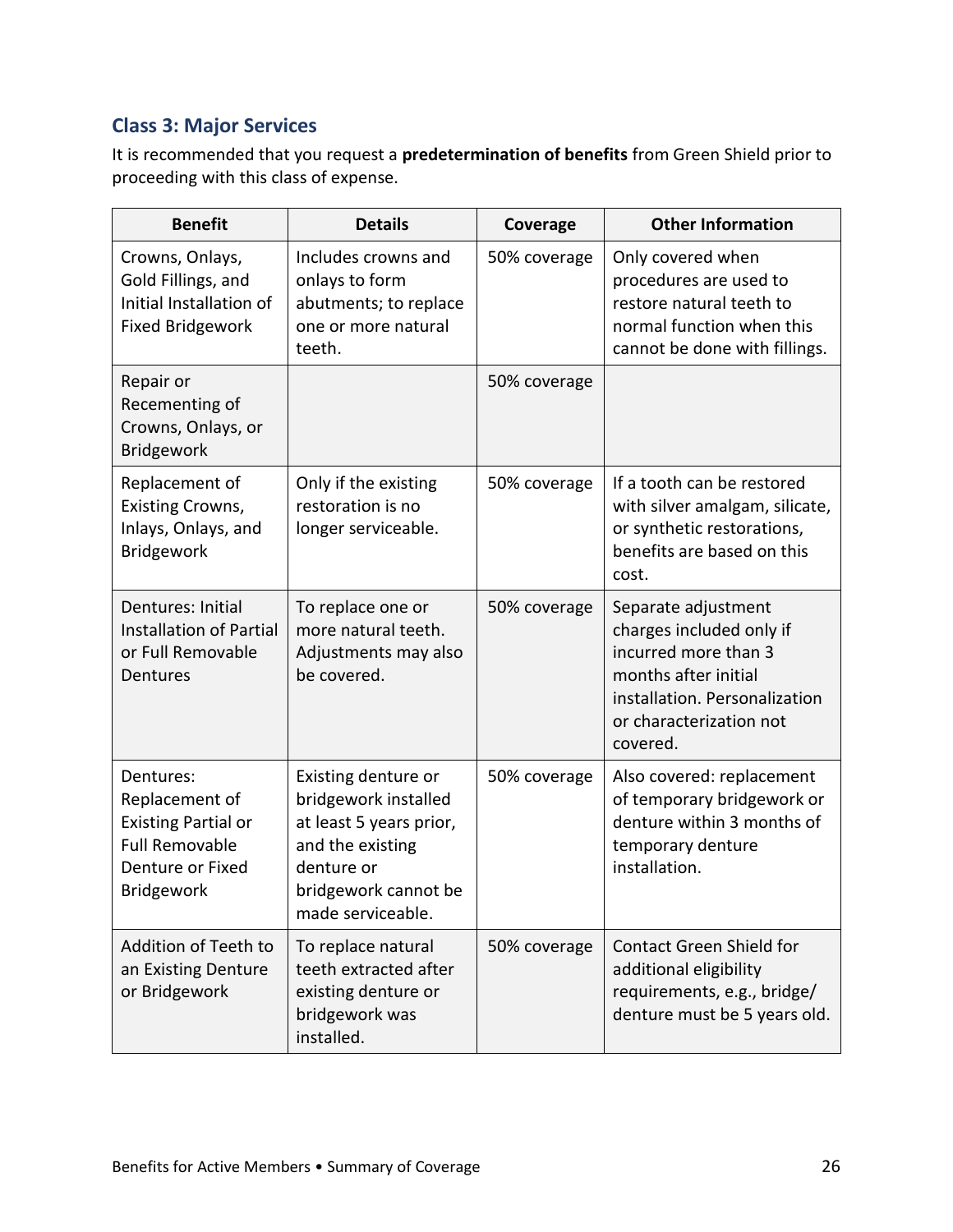| <b>Benefit</b> | <b>Details</b>                                                                                                                                 | Coverage    | <b>Other Information</b>                                                                                                                                                                                      |
|----------------|------------------------------------------------------------------------------------------------------------------------------------------------|-------------|---------------------------------------------------------------------------------------------------------------------------------------------------------------------------------------------------------------|
| Implants       | Implants are not<br>covered; however,<br>procedures related to<br>tooth replacement<br>may be eligible as a<br>part of a different<br>benefit. | No coverage | Some expenses related to<br>tooth replacement may be<br>reimbursed based on<br>eligibility for other<br>procedures; payment will be<br>limited to that which is<br>based on the least expensive<br>procedure. |
| Orthodontia    | <b>Braces and related</b><br>expenses.                                                                                                         | No coverage |                                                                                                                                                                                                               |

### <span id="page-26-0"></span>**Not Covered (in addition to exclusions noted previously)**

- Charges that would not have been made if no insurance existed.
- Charges that are otherwise provided or paid for by any government or other employersponsored plan.
- Services and supplies rendered for a full mouth reconstruction, for a vertical dimension correction, or for diagnosis or correction of temporomandibular joint dysfunction (except those noted previously).
- Any hospital charges in connection with injury or disease of a dental nature.
- Prosthetic devices (including bridges and crowns) ordered while the individual was insured, but installed or delivered more than 90 days after termination of coverage.
- Replacement of lost or stolen prosthetic devices.
- Services and supplies that are partially or wholly cosmetic in nature, except covered expenses necessary for repair of accidental injury.
- Charges for completion of forms.
- Charges for appointments broken without notice. **Please be aware of your dentist's office policy.**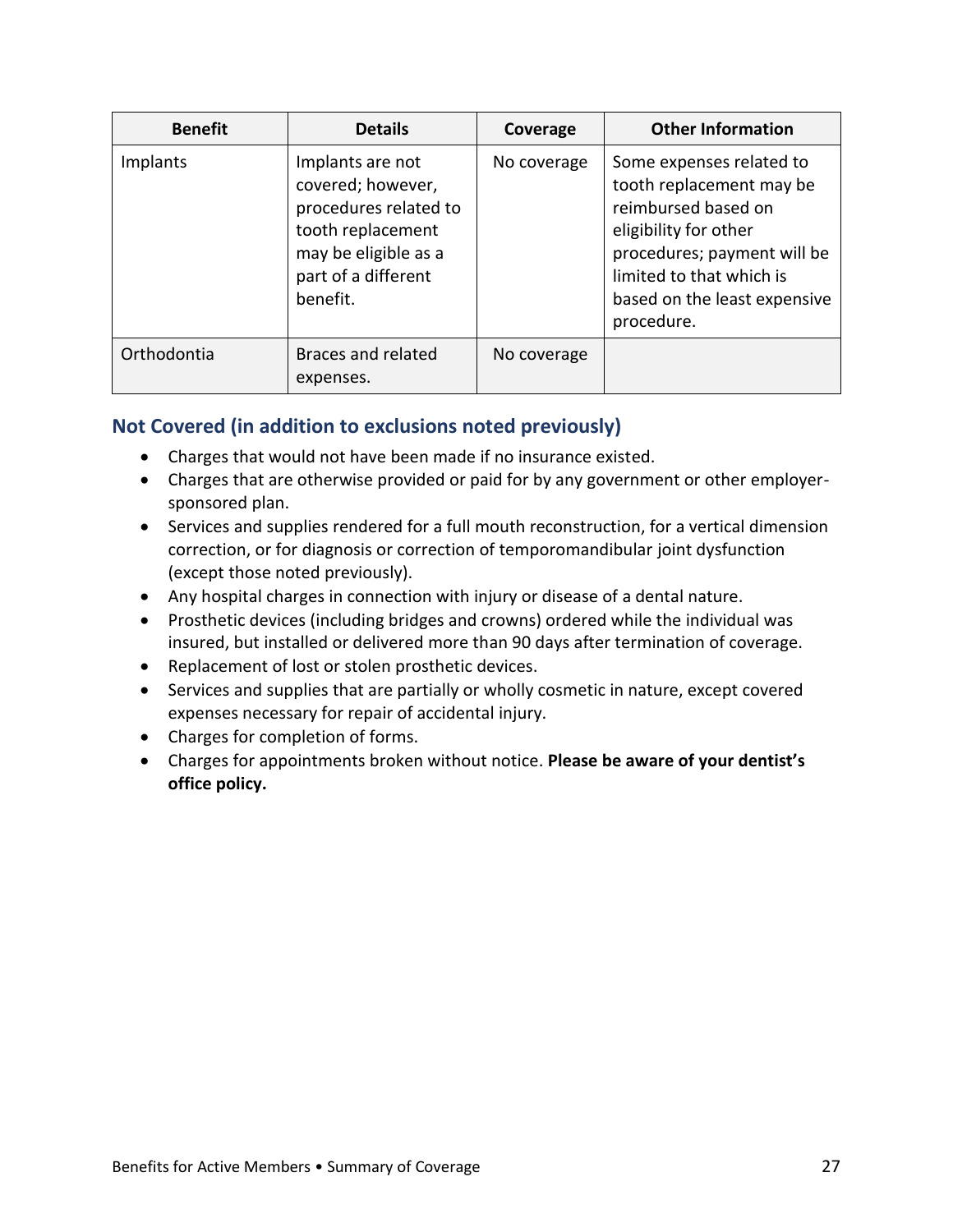# <span id="page-27-0"></span>**Summary of Restorative Care Plan**

| Eligibility                                                                        | Ministry personnel in communities of faith, lay employees in<br>communities of faith, and staff in the General Council or Regional<br>Council offices who are actively working and members of the United<br>Church group benefits plans. |
|------------------------------------------------------------------------------------|------------------------------------------------------------------------------------------------------------------------------------------------------------------------------------------------------------------------------------------|
| <b>Qualifying Period (the</b><br>period before disability<br>benefits take effect) | 2 weeks (during which time salary continuation is in effect).                                                                                                                                                                            |
| <b>Disability Benefits</b><br>Payable                                              | 100% of salary (plus housing allowance or manse, if applicable), for<br>up to 6 months. This is considered to be taxable income.                                                                                                         |

### <span id="page-27-1"></span>**How the Restorative Care Plan Works**

If your absence from work due to illness or injury is certified by medical record and approved by the adjudicator (initially and ongoing), you are entitled to receive full salary paid by your community of faith or employer (plus use of the manse if applicable) for a 6-month period. Your community of faith or employer is reimbursed 85% of your salary through this program.

### <span id="page-27-2"></span>**Return to Work**

You may return to work from a period of disability by

- providing a medical certificate indicating readiness to return to work and/or working with the claims adjudicator to determine readiness,
- meeting with the appropriate Regional Council committee for authorization to return to work (if applicable), and
- consulting with the Case Manager and Disability Analyst from the General Council Office regarding rehabilitation program options.

### <span id="page-27-3"></span>**If You Are Unable to Return to Work**

If your absence continues beyond the 6 months covered by the restorative care plan, your claims adjudicator and the Disability Analyst at the Benefits Centre will assist you in applying for long-term disability benefits. **Please note**: At this time, if you are ministry personnel, you will need to have a discussion with the community of faith, regional council, and/or Regional Council staff on needs related to alternative accommodation if you are living in a manse.

### <span id="page-27-4"></span>**Termination of Coverage**

Coverage terminates at the earlier of

- termination of employment
- retirement
- the December of the year in which you turn 71, as this is when you must commence your pension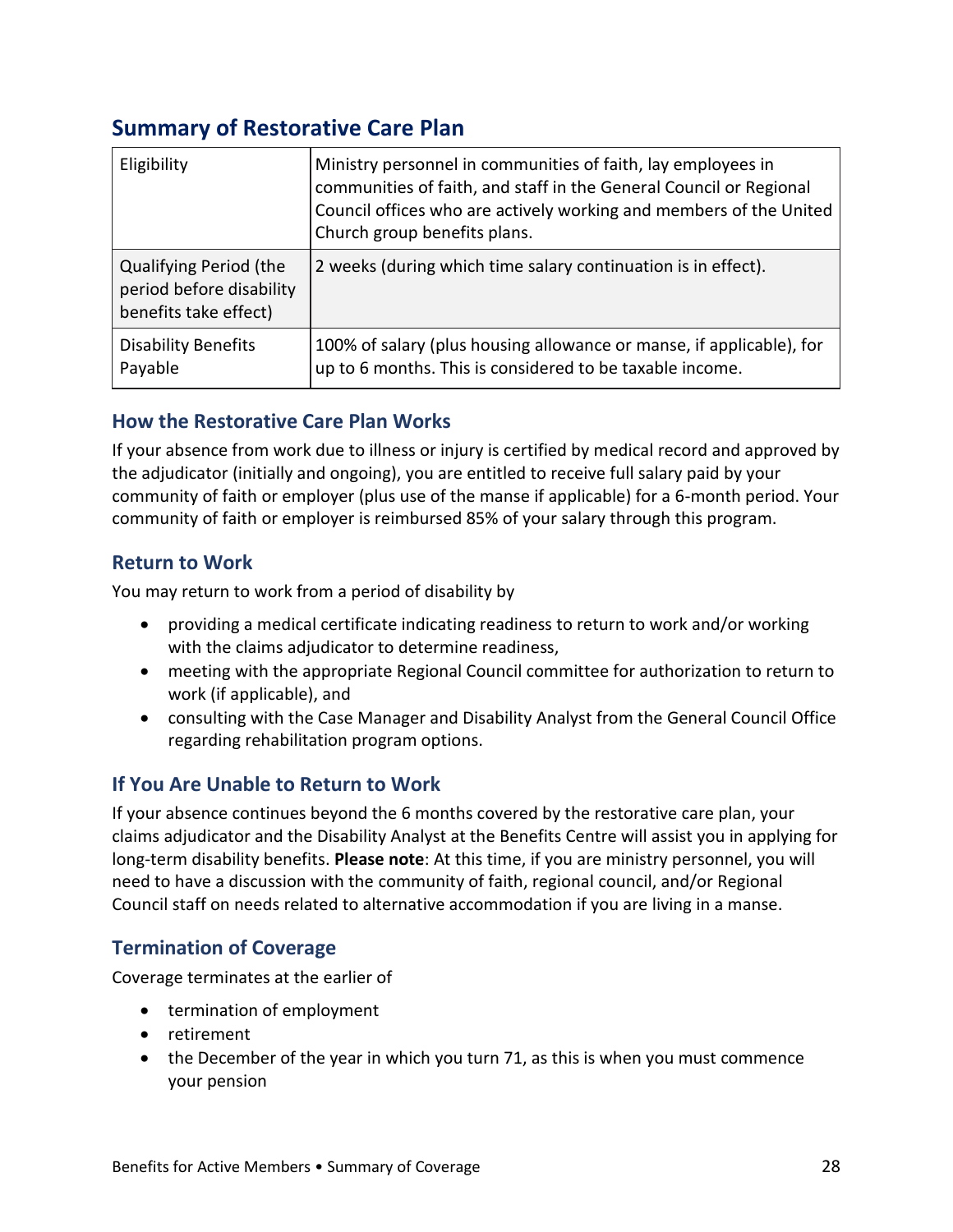### <span id="page-28-0"></span>**Recurrent Disability**

If you return to work at your community of faith or participating employer after an approved period on RCP, and within 3 months thereafter you are certified by the adjudicator as being unable to work again for the same reason, you are eligible for salary continuation under the RCP plan for the lesser of

- the time it takes you to return to work again, or
- 6 months of RCP coverage less the duration of benefits which were provided during the original absence period

A successive disability absence due to an entirely different and unrelated cause, and separated by at least one day of active work, will be considered a new case. Thus, you would be eligible for 6 months of salary continuance under the restorative care plan.

### <span id="page-28-1"></span>**Limitations**

Benefits are not payable for a period of disability

- during any leave of absence (including maternity or parental leave)
- during which you are not participating/working with the claims adjudicator or you refuse to participate in a rehabilitation program deemed appropriate by the claims adjudicator or attending physician
- during which you are working for remuneration anywhere other than under an approved partial disability plan with the United Church
- arising from intentionally self-inflicted injuries
- arising from addiction to a controlled substance unless you are receiving active treatment according to professional standards
- arising from voluntary participation in a war (declared or not), riot, or insurrection
- during any period of incarceration, confinement, or imprisonment by authority of law
- that commences on or after the date a strike or layoff begins (except as required by law)

**Please note**: If benefits are being received through workers' compensation or from a provincial automobile insurance plan that does not take employment insurance income benefits into account when paying their benefits, RCP benefits will be scaled back by any benefits received from those sources.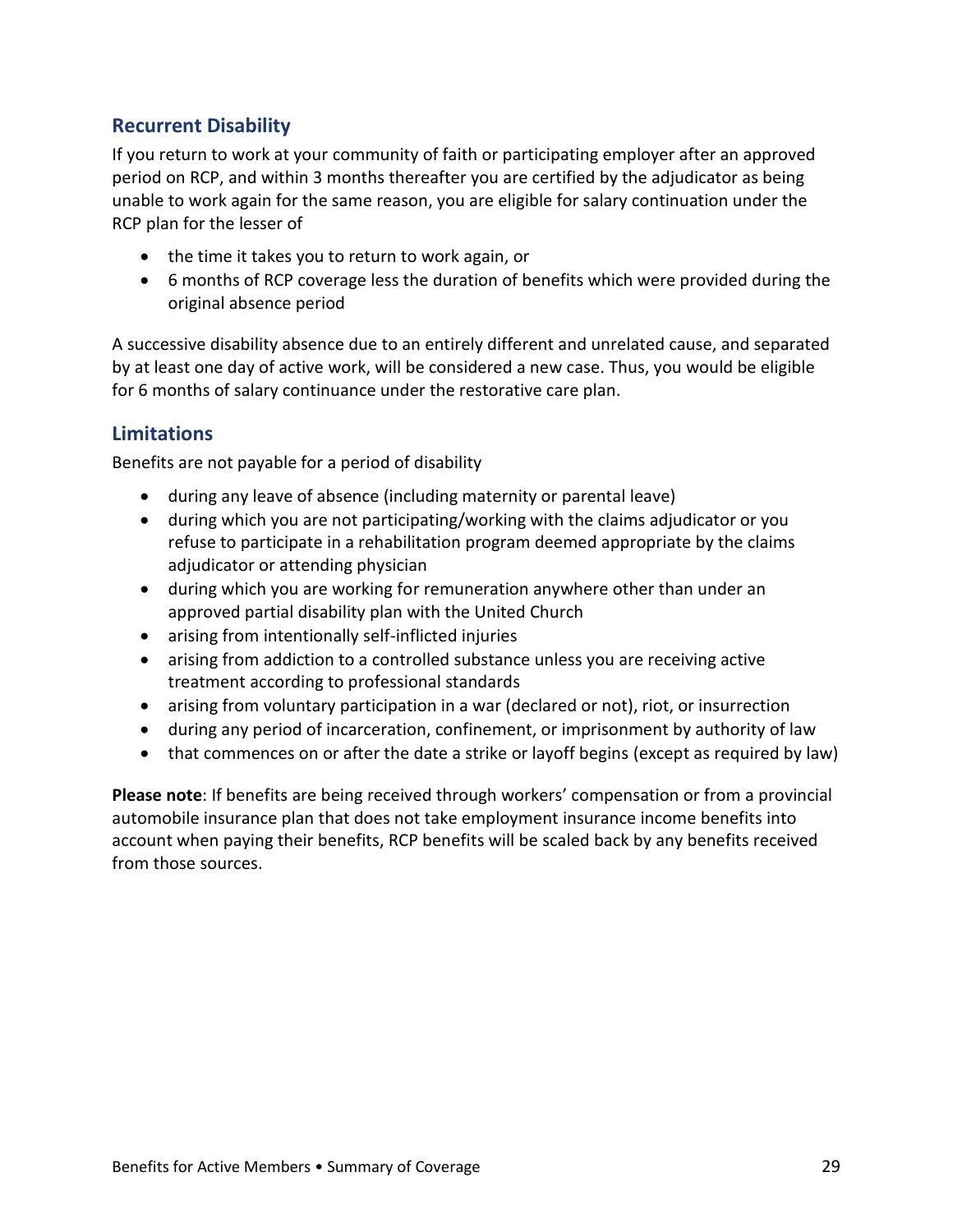# <span id="page-29-0"></span>**Summary of Long-Term Disability (LTD) Benefits**

For the first 24 months of LTD benefits (after the 6-month qualifying period has elapsed), you must be considered by the adjudicator as being unable to work at your **own** occupation because of disease or accidental injury. LTD benefits will continue after this 24-month period only if you are considered by the adjudicator as being unable to perform **any** occupation for which you may be trained or qualified.

### <span id="page-29-1"></span>**Limitations**

You are not insured against loss of earnings if disability results from

- voluntary participation in war (declared or not), insurrection, rebellion, riot, or civil commotion. If your work for the church takes you to a region where this situation is probable, you must contact the United Church Benefits Centre prior to departure.
- addiction to a controlled substance (drugs or alcohol), unless you are receiving active treatment according to professional standards. If you refuse to participate in a rehabilitation program deemed appropriate by the insurance company or attending physician, benefits are not payable.

Additionally, benefits are not payable for a period of disability

- during any period where you are outside of Canada. This exclusion does not apply during the first 30 days of absence, or if Canada Life pre-authorized the absence before departure.
- during any period of incarceration, confinement, or imprisonment by authority of law

#### <span id="page-29-2"></span>**Payments**

The period of disability starts on the day you are certified as disabled by your physician and the insurer. If approved, you become eligible to receive the first LTD payment after you have completed the qualifying period of 6 months.

The LTD benefit is 60% of your monthly pre-disability pensionable earnings, to a maximum of \$5,000 per month. Payments are made by the adjudicator. LTD payments are tax-free because you pay the full premium for this coverage, so do not report the amount you receive on your tax return.

Benefit payments will continue until

- you recover
- you commence work (other than an Approved Rehabilitation Program)
- you cease to be under the care of a physician, fail to meet the definition of disability as defined by the adjudicator, or refuse to be examined by a physician
- the end of the month in which you turn 65
- you die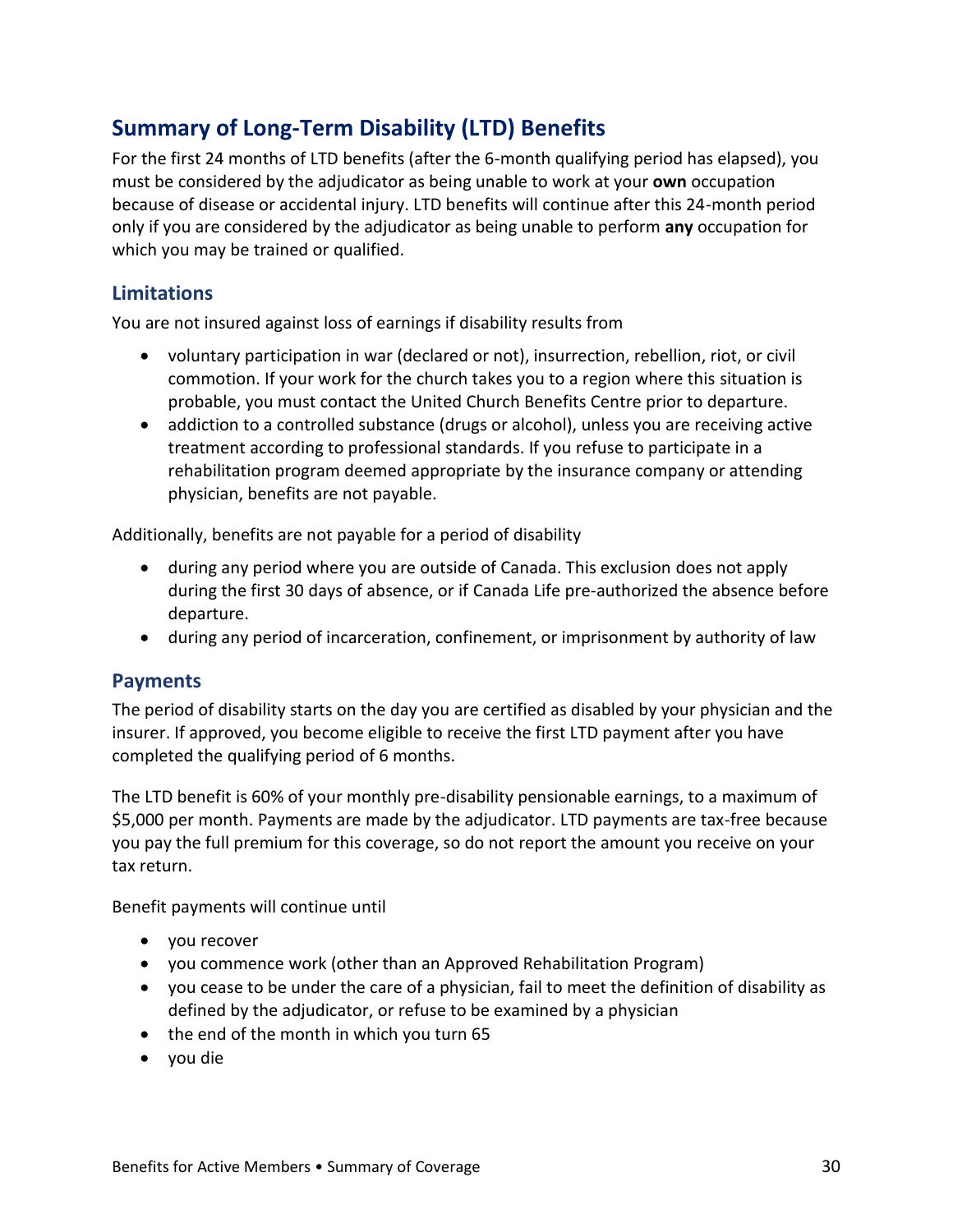### <span id="page-30-0"></span>**Income That Will Offset Your LTD Benefits**

Your LTD benefit may be offset if "other income" you receive totals 85% of your pre-disability pensionable earnings.

Once your LTD benefit is approved, you must provide information on all "other income." You must also provide evidence that you have applied to the relevant agencies for "other income" where appropriate. You are encouraged to apply for CPP/QPP disability benefits as soon as you are eligible. These benefits are also considered "other income," and are offset at 70% of the CPP/QPP amount.

### <span id="page-30-1"></span>**Waiver of Premiums**

If you qualify for and receive LTD income payments from the plan, the coverage you have under the group benefits plan and the pension plan as of the last day worked continues until you are no longer disabled, or reach the age of 65, at no cost to you. After age 65, coverage is reduced as it would be if you were not disabled. This applies only to individuals who are receiving monthly LTD income payments. This does not apply to those who receive litigated lump sum payments.

### <span id="page-30-2"></span>**Partial Disability**

For partial disabilities, you may still be eligible for disability benefits under the rehabilitation support provisions.

If approved, your LTD benefits will be reduced by 50% of the income from the rehabilitation work. Benefits will continue, and continue to be adjusted if income levels increase, until your income reaches 80% of your pre-disability pensionable earnings and LTD benefits are totally offset.

### <span id="page-30-3"></span>**Appeals**

To appeal a denial or termination of long-term disability, you must submit a written notice of appeal to your insurer within 60 days along with medical or other supportive documentation. (Supporting documents can be submitted up to 6 months from the notice of appeal, if not immediately available). Expenses incurred by the appeal are the responsibility of the member.

### <span id="page-30-4"></span>**Canadian Residency Requirement**

No benefits are payable if you reside outside of Canada while disabled for any period exceeding 90 consecutive days, or a total of 180 days in any 365-day period, unless

- you have previously notified and received written approval from your insurer,
- you remain under the regular care of a licensed physician considered appropriate by your insurer, and
- proof of ongoing disability can be determined on evidence satisfactory to your insurer within 30 days of a request.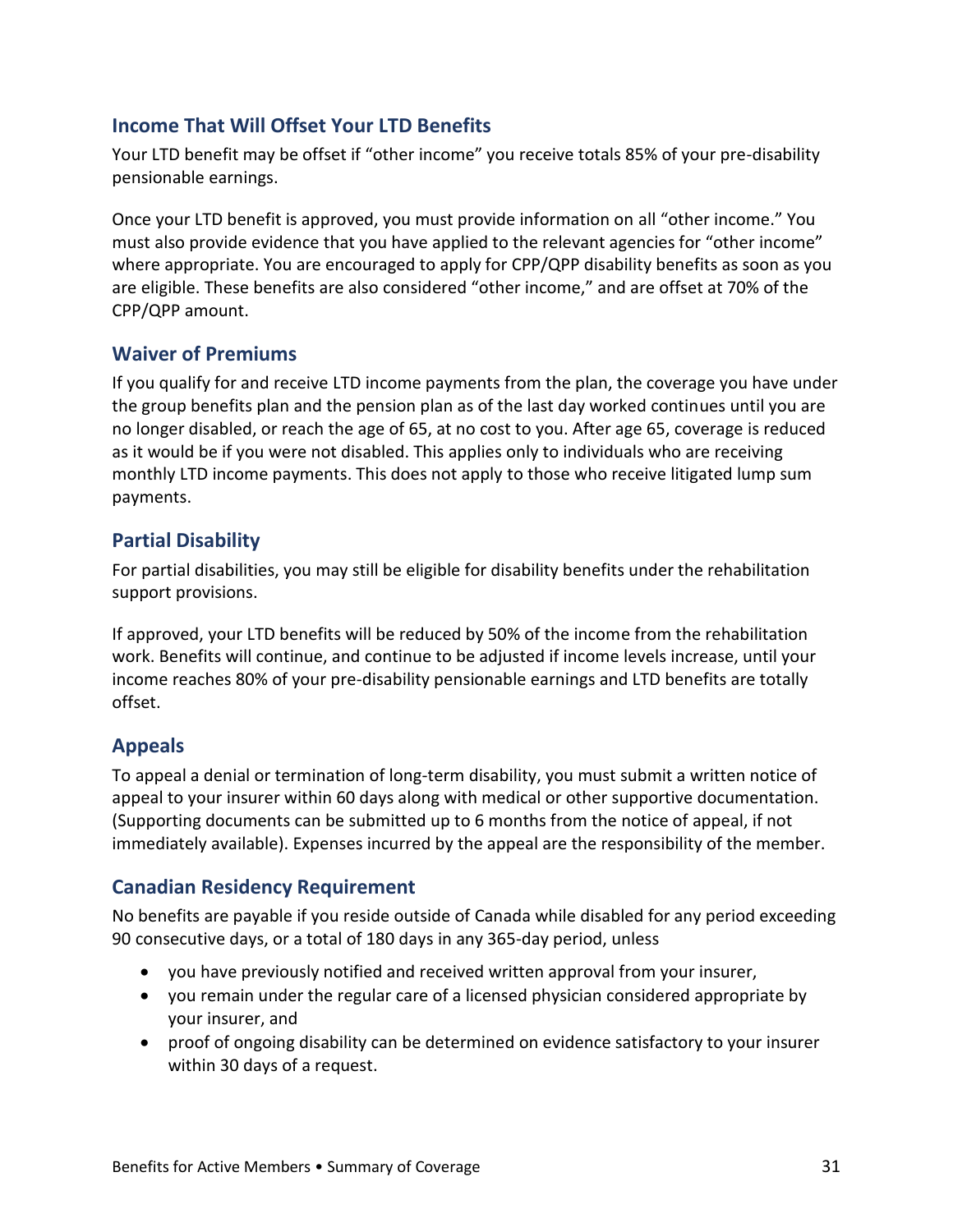### <span id="page-31-0"></span>**To Apply**

To obtain forms to apply for long-term disability benefits, or if you have any questions, please contact the Disability Analyst at [Disability@united-church.ca.](mailto:Disability@united-church.ca)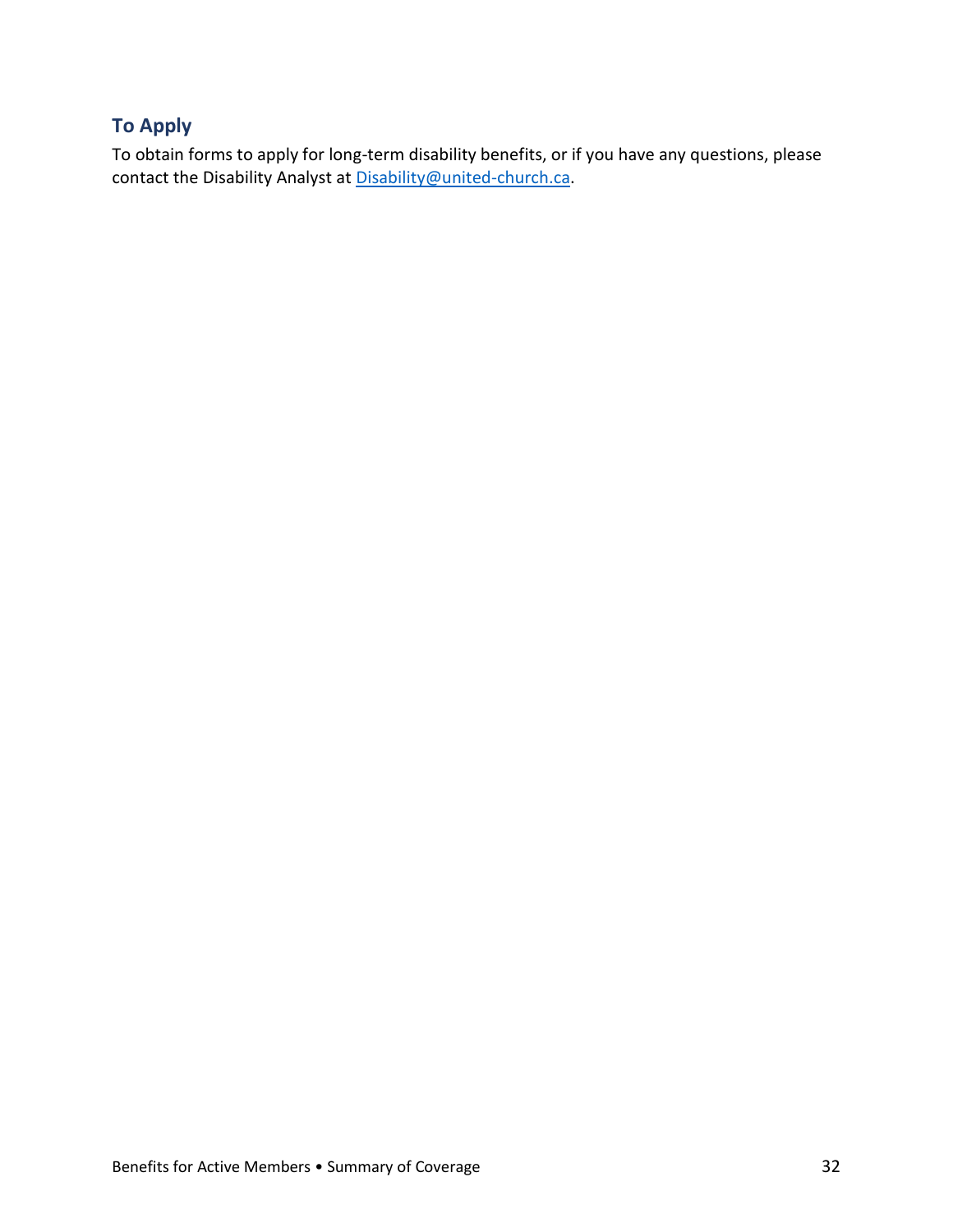# <span id="page-32-0"></span>**Making a Claim**

#### <span id="page-32-1"></span>**Life Insurance Claim**

Obtain a life insurance claim form by contacting the United Church Benefits Centre. Claim cheques will be sent directly to the beneficiary/ estate. A claim must be made within 6 months of date of death.

#### <span id="page-32-2"></span>**Drug and Dentist Claims**

#### <span id="page-32-3"></span>**Step 1. Green Shield ID Card**

You can use the ID Card to pay for drugs at the pharmacy and for the dentist or other paramedical practitioners (if they are registered with Green Shield), as it simplifies payment.

If it is not possible to use the ID Card at your pharmacy or dentist, you will need to submit a Claim Submission Form to Green Shield, to the address indicated on the form or online at [gsceverywhere.ca.](http://gsceverywhere.ca/) Log in to your account and go to Your Claims, then select Submit a Claim.

#### <span id="page-32-4"></span>**Step 2. Claim Submission Form**

The Claim Submission Form, including a pre-authorized debit form, is available on the Green [Shield website.](https://www.greenshield.ca/en-ca/) If you choose to submit your claim form by mail, **it is prudent in all cases to make copies of all receipts sent to Green Shield Canada.**

- **Make photocopies of all receipts and attach the originals to the form.** In provinces that require the originals to be submitted to the provincial drug plan, copies are acceptable.
- Include a doctor's letter when required.
- **Sign the form.**

#### **A claim has to be submitted within 12 months from the date of service.**

For any questions about specific coverage, for the status of any health or dental claim, or for predetermination of benefits, contact **Green Shield** directly at:

**Green Shield Canada** Phone: 1-888-711-1119 Website: greenshield.ca

#### <span id="page-32-5"></span>**Step 3. Coordination of Health and Dental Benefits**

If you have additional coverage through your spouse/partner's membership in a health and dental plan, benefits can be coordinated. This means that the church's plan will be your first payer for a benefit, and any eligible amounts that are left over can be claimed through the other plan you are covered under. The reimbursement from plan coordination will never exceed 100% of allowable expenses.

To coordinate claims, you need to submit the "explanation of benefit" that you receive from the first payer (in your case, from Green Shield), a claim form, and the receipts for the expense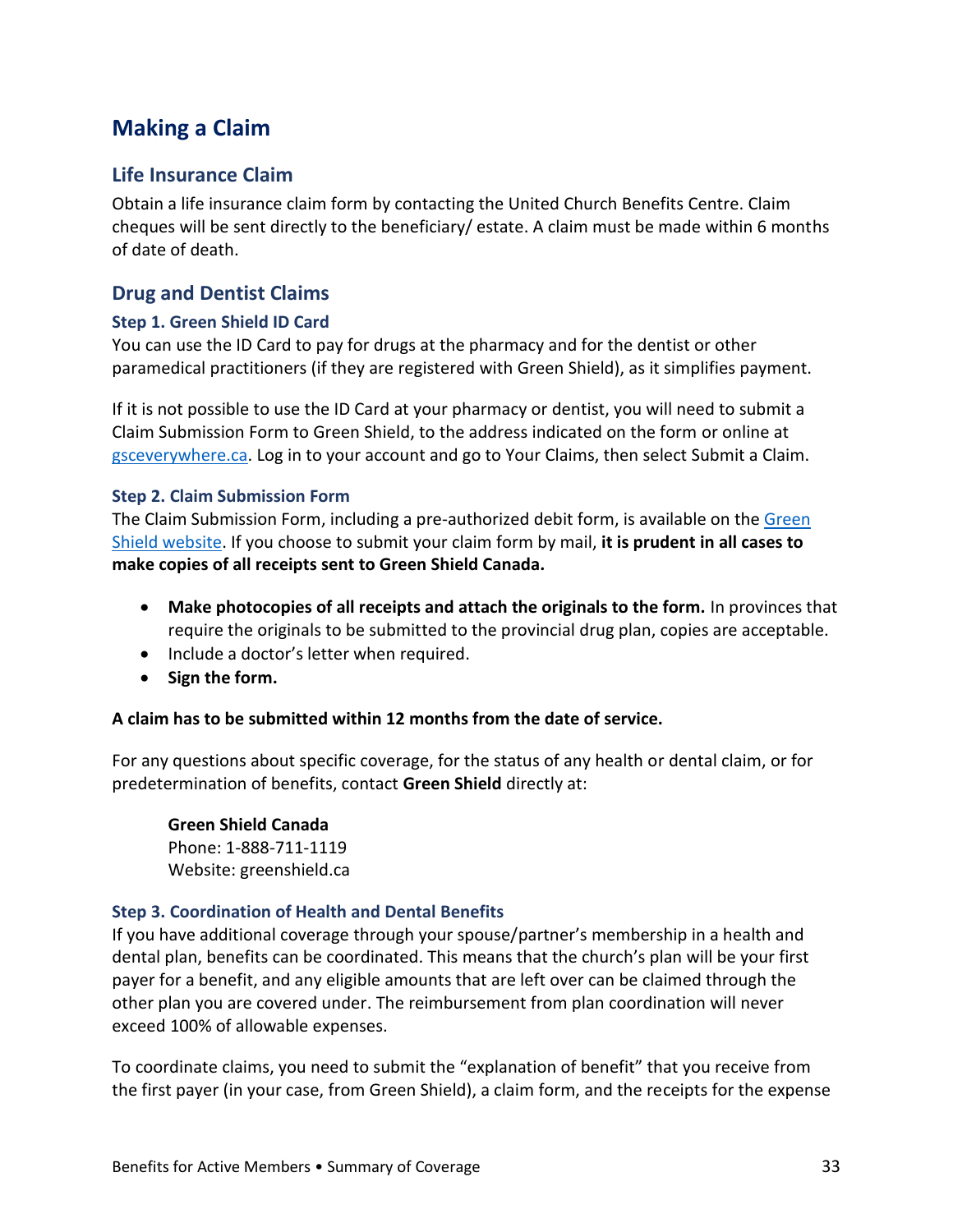to the second plan. Your spouse/partner can do the same, submitting an "explanation of benefit" with receipts to Green Shield.

Eligible children's expenses should be first submitted to the plan of the parent with the earliest birth date (month/day) in the year.

#### **We recommend that you always make copies of receipts prior to sending them to the insurer.**

#### <span id="page-33-0"></span>**Accidental Death and Dismemberment**

For claims related to AD&D, please contact the United Church Benefits Centre at [Benefits@united-church.ca.](mailto:Benefits@united-church.ca)

#### <span id="page-33-1"></span>**Employer Indemnity, Restorative Care Plan (RCP), or Long-Term Disability (LTD) Claims**

For claims related to Employer Indemnity, Restorative Care Plan, or Long-Term Disability, please contact the Disability Analyst in the Benefits Centre a[t Disability@united-church.ca](mailto:Disability@united-church.ca) or by calling 1-855-647-8222.